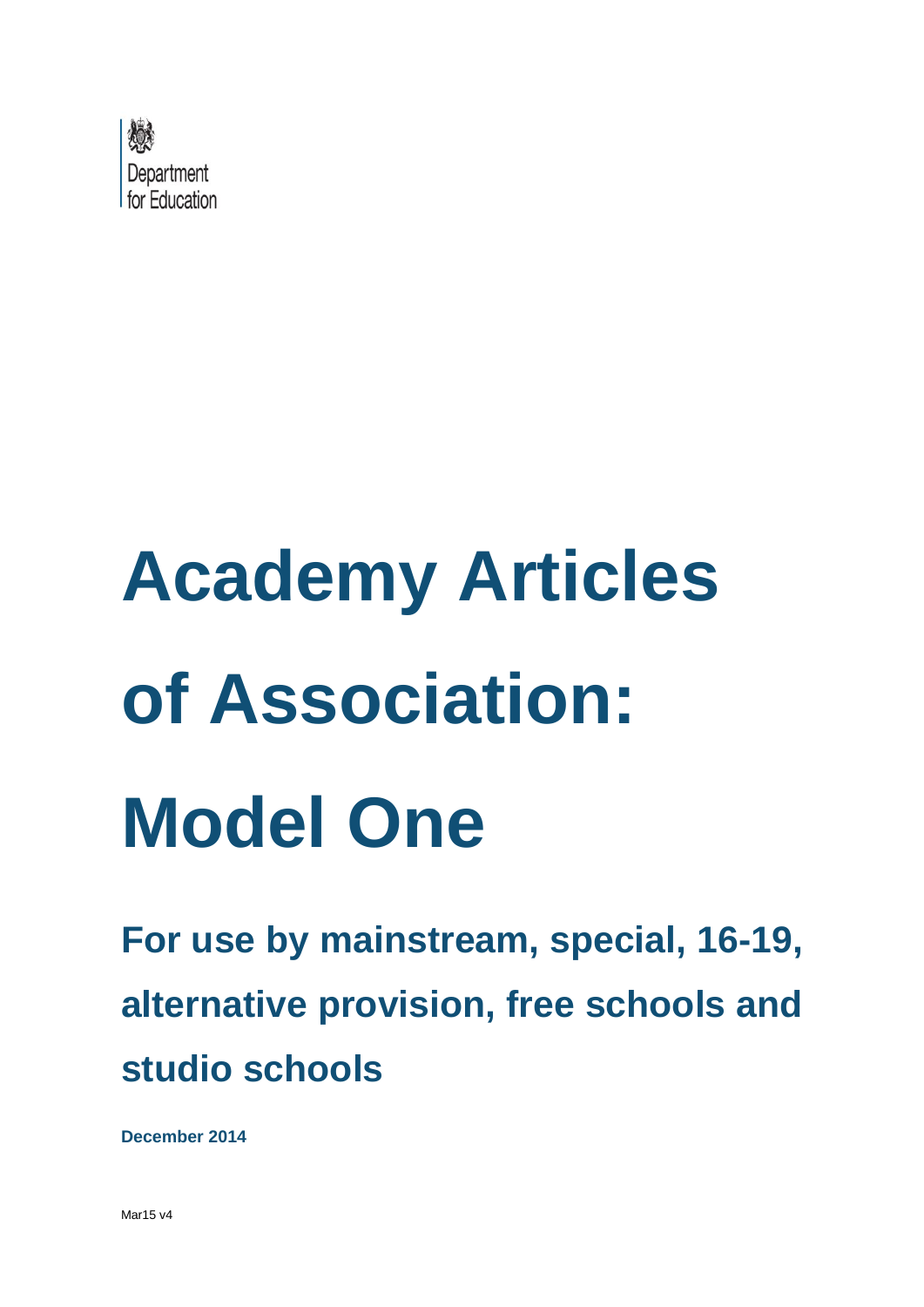# **Table of Contents**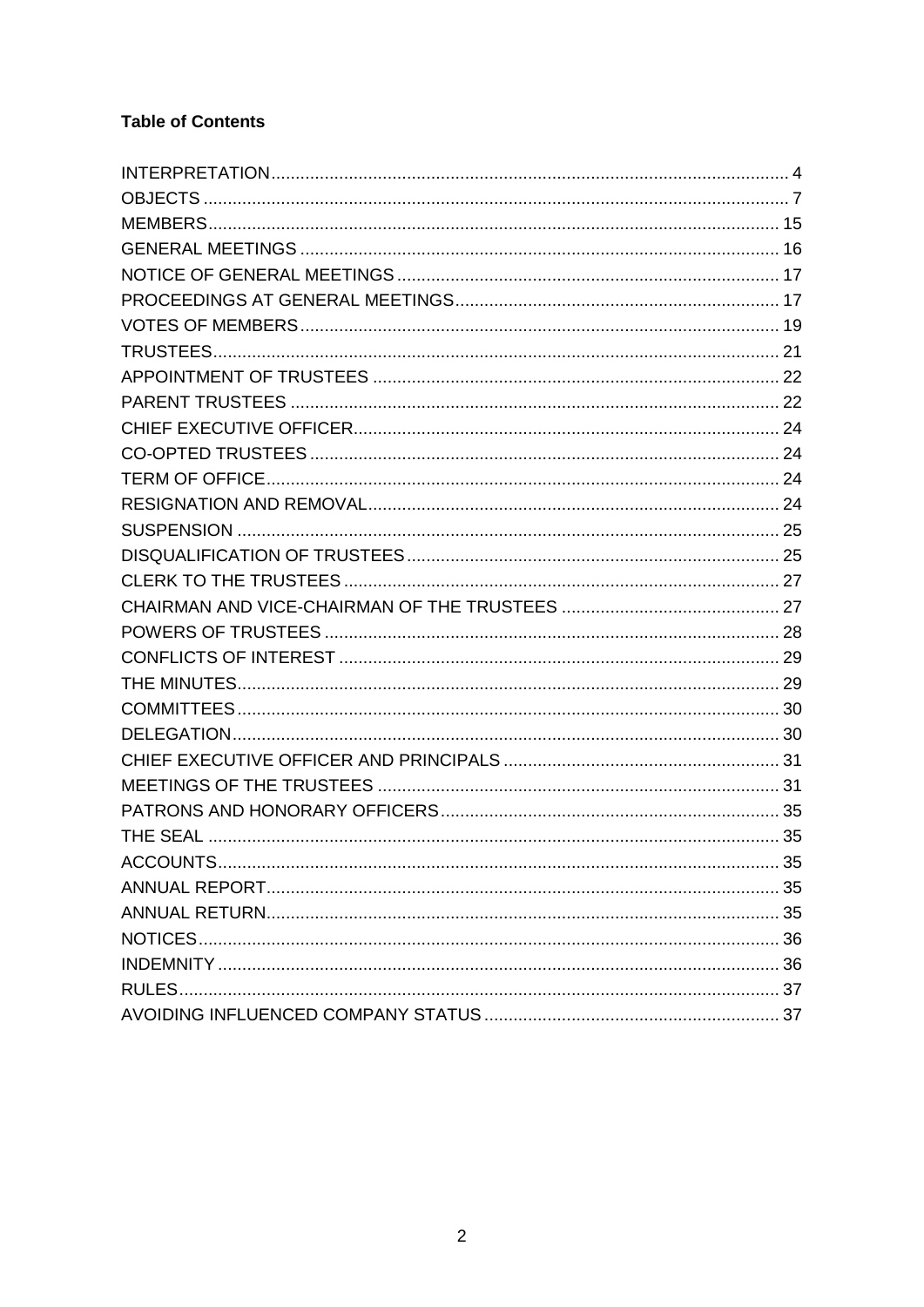**[1.1.2016]** 

**THE COMPANIES ACT 2006**

## **A COMPANY LIMITED BY GUARANTEE**

## **ARTICLES OF ASSOCIATION**

**OF**

## **[TRINITY ACADEMY NEWCASTLE MULTI ACADEMY TRUST]**

## **COMPANY NUMBER: 08449062**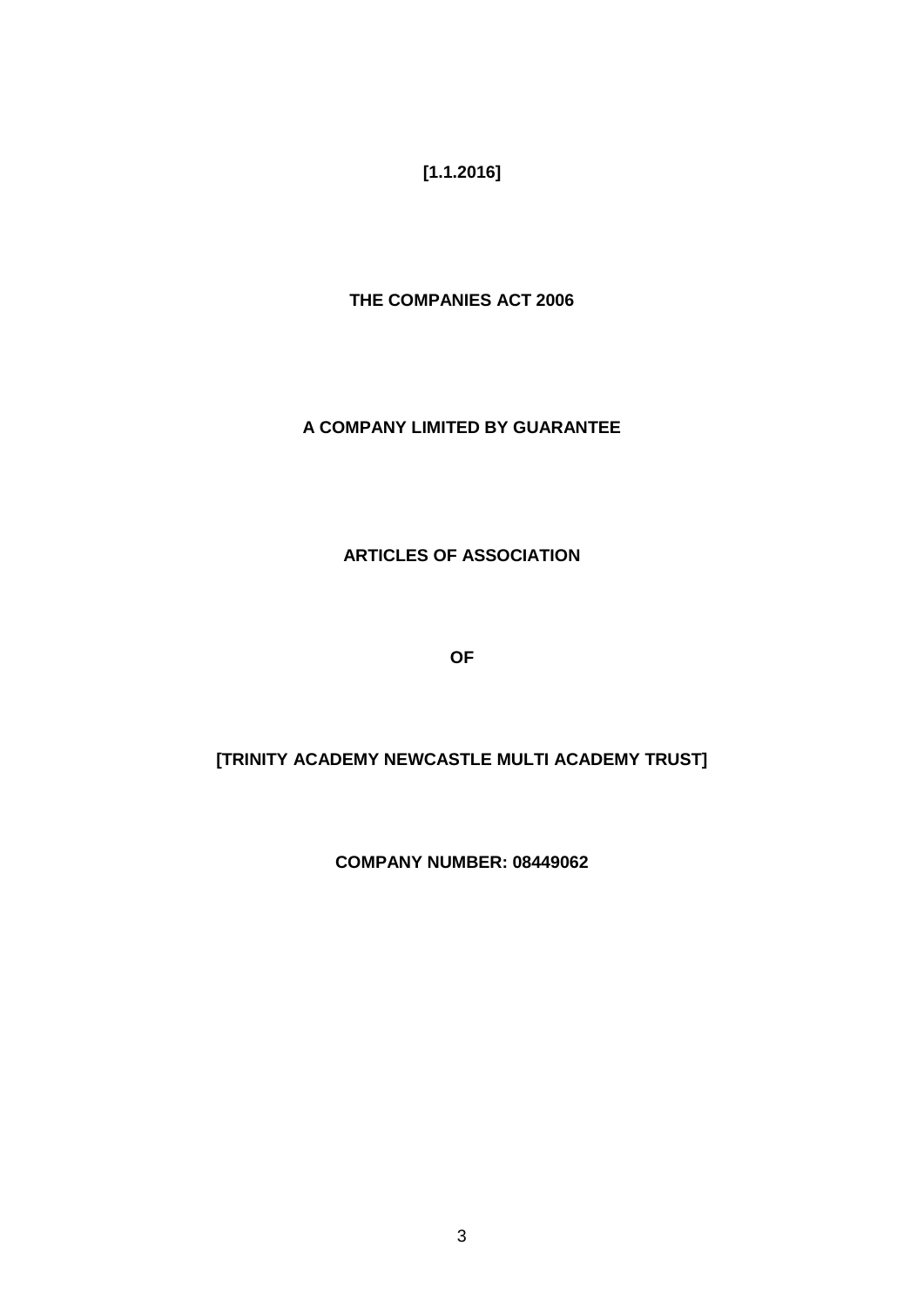#### **THE COMPANIES ACT 2006**

## **COMPANY LIMITED BY GUARANTEE**

## **ARTICLES OF ASSOCIATION**

#### **OF**

#### **[TRINITY ACADEMY NEWCASTLE MULTI ACADEMY TRUST]**

#### <span id="page-3-0"></span>**INTERPRETATION**

- 1. In these Articles:
	- (a) "16 to 19 Academies" means 16 to 19 academies offering a curriculum appropriate to the needs of its students;
	- (b) Not Used;
	- (c) "the Academies" means all the schools and educational institutions referred to in Article 4 and operated by the Academy Trust (and "Academy" shall mean any one of those schools or educational institutions);
	- (d) "Academy Financial Year" means the academic year from 1st of September to 31st of August of the following year;
	- (e) "the Academy Trust" means the company intended to be regulated by these Articles and referred to in Article 2;
	- (f) "the Articles" means these Articles of Association of the Academy Trust;
	- (g) "Chief Executive Officer" means such person as may be appointed by the Trustees as the Chief Executive Officer of the Academy Trust;
	- (h) "Chief Inspector" means Her Majesty's Chief Inspector of Education, Children's Services and Skills or his successor;
	- (i) "clear days" in relation to the period of a notice means the period excluding the day when the notice is given or deemed to be given and the day on which it is given or on which it is to take effect;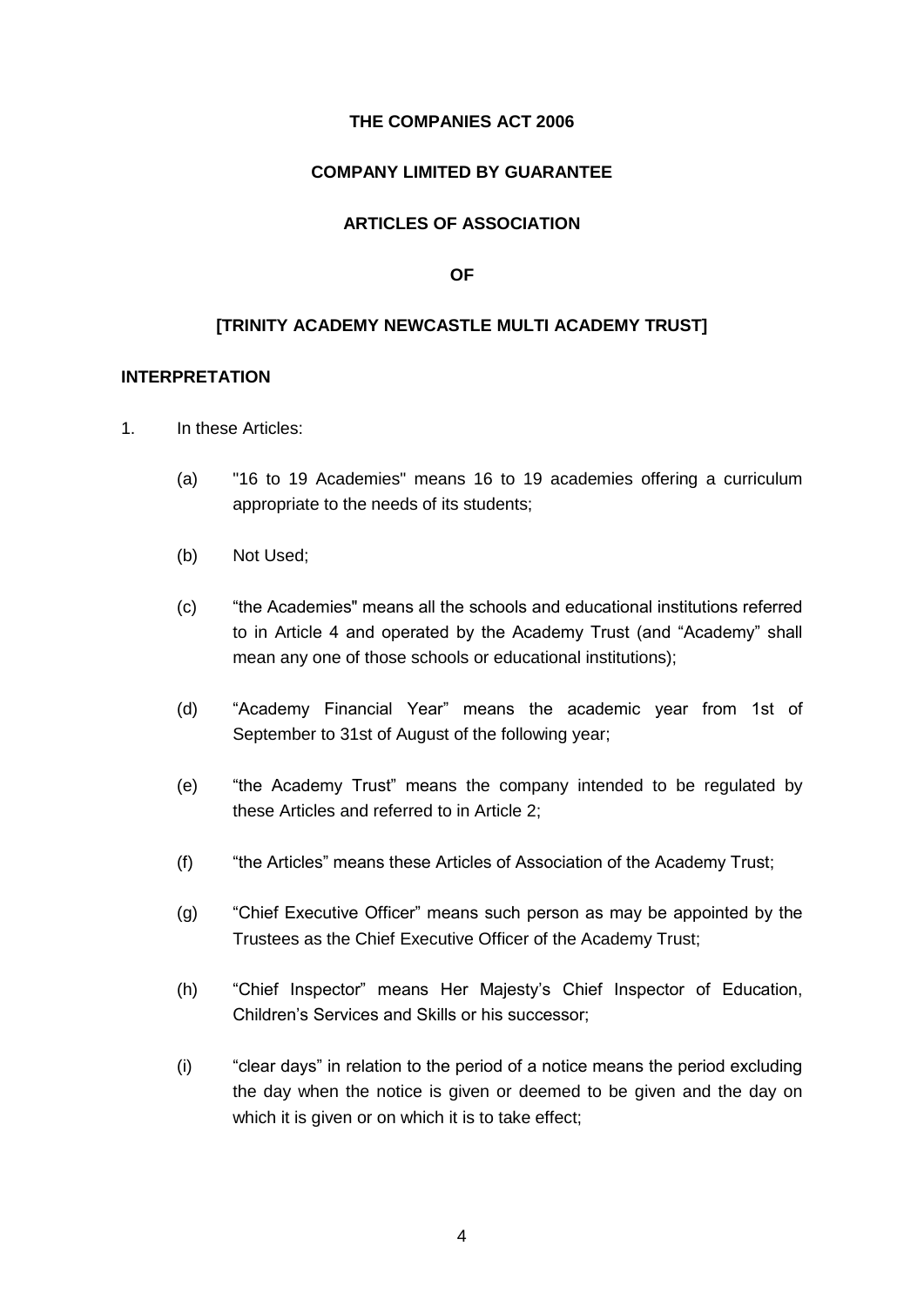- (j) "Clerk" means the clerk to the Trustees or any other person appointed to perform the duties of the clerk to the Trustees, including a joint, assistant or deputy clerk;
- (k) "financial expert" means an individual, company or firm who is authorised to give investment advice under the Financial Services and Markets Act 2000;
- (l) not used;
- (m) not used;
- (n) "Local Authority Associated Person" means any person associated (within the meaning given in section 69(5) of the Local Government and Housing Act 1989) with any local authority by which the Academy Trust is influenced;
- (o) "Local Governing Bodies" means the committees appointed pursuant to Articles 100-101A and 104 (and "Local Governing Body" means any one of these committees);
- (p) "Member" means a member of the Academy Trust and someone who as such is bound by the undertaking contained in Article 8;
- (q) "the Memorandum" means the Memorandum of Association of the Academy Trust;
- (r) "Office" means the registered office of the Academy Trust;
- (s) "Parent Local Governor" means the parent member of a Local Governing Body elected or appointed in accordance with Articles 54-56;
- (t) "Parent Trustees" means the Trustees elected or appointed pursuant to Articles 53 – 56 inclusive;
- (u) "Principals" means the head teachers of the Academies (and "Principal" means any one of these head teachers);
- (v) "Principal Regulator" means the body or person appointed as the Principal Regulator under the Charities Act 2011;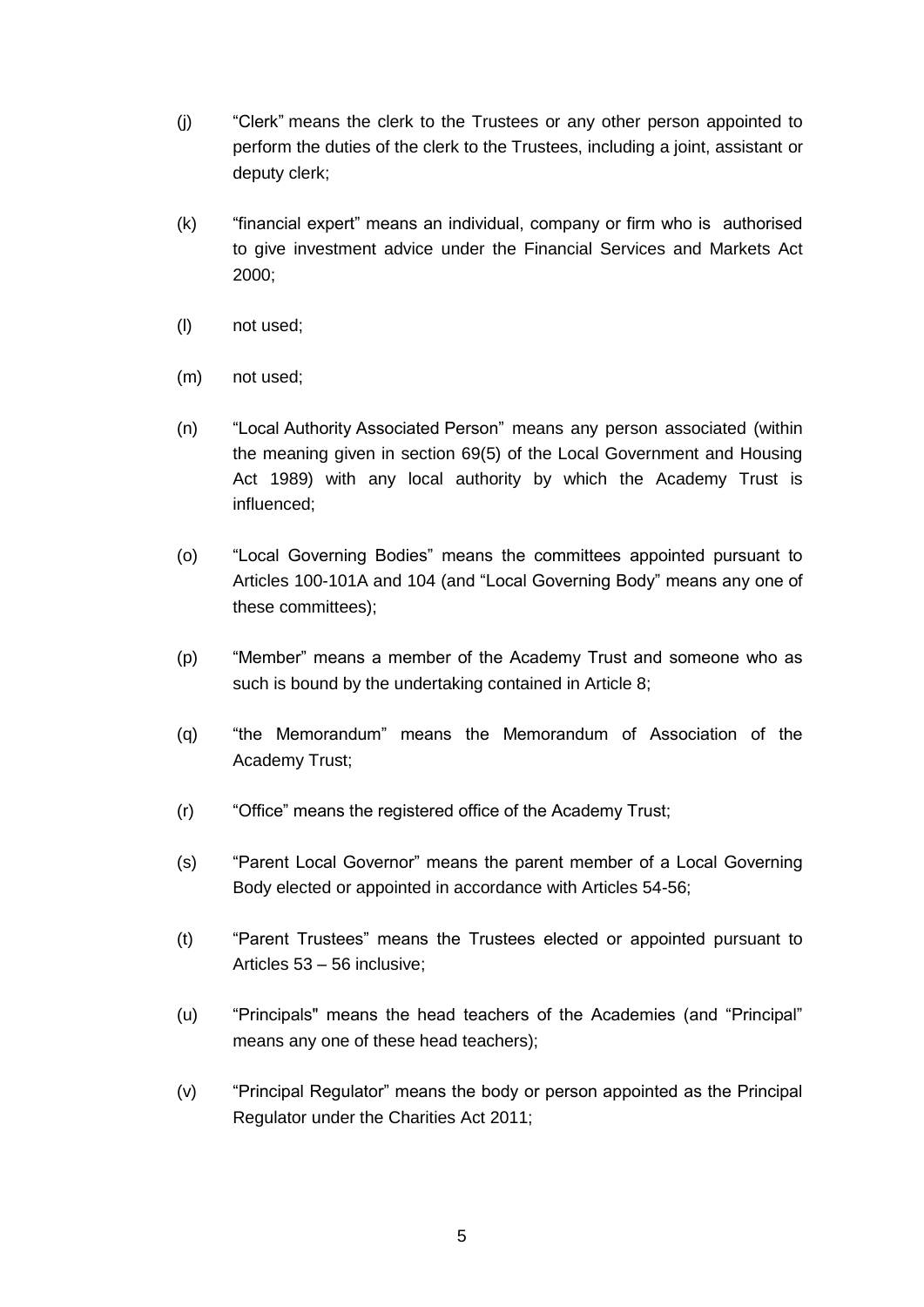- (w) "Relevant Funding Agreements" means the agreement or agreements entered into by the Academy Trust and the Secretary of State under section 1 of the Academies Act 2010 for the establishment of each Academy, including any variation or supplemental agreements thereof;
- (x) "the seal" means the common seal of the Academy Trust if it has one;
- (y) "Secretary of State" means the Secretary of State for Education or successor;
- (z) "Special Educational Needs" has the meaning set out in sections 20(1) and 21(2) of the Children and Families Act 2014;
- (aa) "Staff Trustee" means an employee of the Academy Trust who may be appointed as a Trustee pursuant to Article 50AA;
- (bb) "teacher" means a person employed under a contract of employment or a contract for services or otherwise engaged to provide his services as a teacher at one or more Academies;
- (cc) "the Trustees" means the directors of the Academy Trust (and "Trustee" means any one of those directors), subject to the definition of this term at Article 6.9 (e) in relation to Articles 6.2-6.9;
- (dd) "the United Kingdom" means Great Britain and Northern Ireland;
- (ee) words importing the masculine gender only shall include the feminine gender. Words importing the singular number shall include the plural number, and vice versa;
- (ff) subject as aforesaid, words or expressions contained in these Articles shall, unless the context requires otherwise, bear the same meaning as in the Companies Act 2006, as appropriate;
- (gg) any reference to a statute or statutory provision shall include any statute or statutory provision which replaces or supersedes such statute or statutory provision including any modification or amendment thereto.
- 2. The company's name is [**Trinity Academy Newcastle**] (and in this document it is called "**the Academy Trust**").
- 3. The Academy Trust's registered office is to be situated in England and Wales.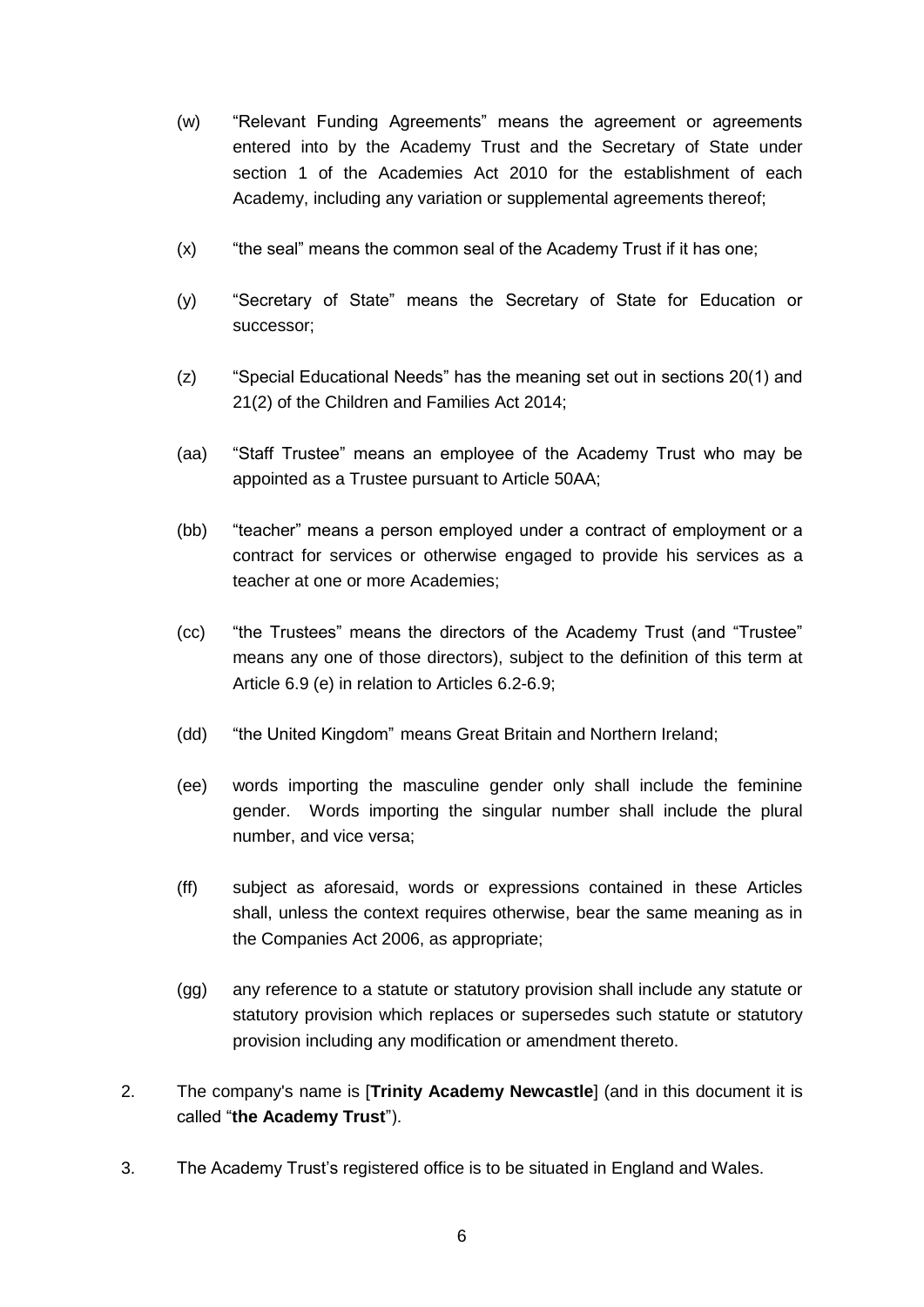## <span id="page-6-0"></span>**OBJECTS**

- 4. The Academy Trust's objects ("**the Objects**") are specifically restricted to the following:
	- (a) to advance for the public benefit education in the United Kingdom, in particular but without prejudice to the generality of the foregoing by establishing, maintaining, carrying on, managing and developing a school specially organised to make special educational provision for pupils with Special Educational Needs offering a broad and balanced curriculum ("the **Special Academy**").
- 5. In furtherance of the Objects but not further or otherwise the Academy Trust may exercise the following powers:
	- (a) to draw, make, accept, endorse, discount, execute and issue promissory notes, bills, cheques and other instruments, and to operate bank accounts in the name of the Academy Trust;
	- (b) to raise funds and to invite and receive contributions provided that in raising funds the Academy Trust shall not undertake any substantial permanent trading activities and shall conform to any relevant statutory regulations;
	- (c) to acquire, alter, improve and (subject to such consents as may be required by law) to charge or otherwise dispose of property;
	- (d) subject to Articles 6.6-6.8 below to employ such staff, as are necessary for the proper pursuit of the Objects and to make all reasonable and necessary provision for the payments of pensions and superannuation to staff and their dependants;
	- (e) to establish or support, whether financially or otherwise, any charitable companies, trusts, associations or institutions formed for all or any of the Objects;
	- (f) to co-operate with other charities, other independent and maintained schools, academies and institutions within the further education sector, voluntary bodies and statutory authorities operating in furtherance of the Objects and to exchange information and advice with them;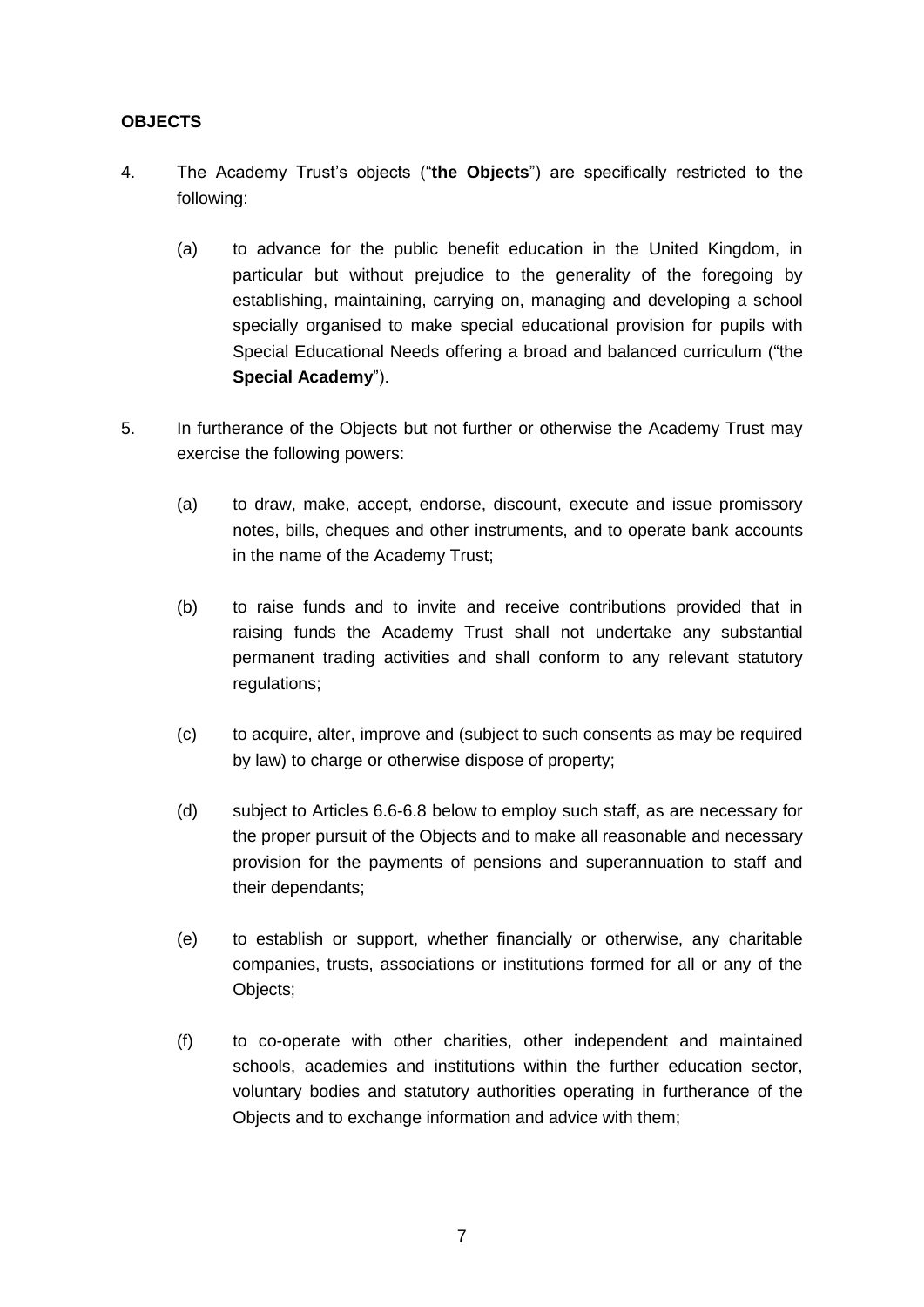- (g) to pay out of funds of the Academy Trust the costs, charges and expenses of and incidental to the formation and registration of the Academy Trust;
- (h) to establish, maintain, carry on, manage and develop the Academies at locations to be determined by the Trustees;
- (i) to offer scholarships, exhibitions, prizes and awards to pupils and students former pupils and former students, and otherwise to encourage and assist the educational attainment of pupils and students and former pupils and former students;
- (j) to provide educational facilities and services to students of all ages and the wider community for the public benefit;
- (k) to carry out research into the development and application of new techniques in education and to their approach to curriculum development and delivery and to publish the results of such research, and to develop means of benefiting from application of the experience of industry, commerce, other schools, educational institutions and the voluntary sector to the education of pupils and students in academies;
- (l) subject to such consents as may be required by law and/or by any contract entered into by or on behalf of the Academy Trust, to borrow and raise money for the furtherance of the Objects in such manner and on such security as the Academy Trust may think fit;
- (m) to deposit or invest any funds of the Academy Trust not immediately required for the furtherance of its Objects (but to invest only after obtaining such advice from a financial expert as the Trustees consider necessary and having regard to the suitability of investments and the need for diversification);
- (n) to delegate the management of investments to a financial expert, but only on terms that:
	- (i) the investment policy is set down in writing for the financial expert by the Trustees;
	- (ii) every transaction is reported promptly to the Trustees;
	- (iii) the performance of the investments is reviewed regularly with the Trustees;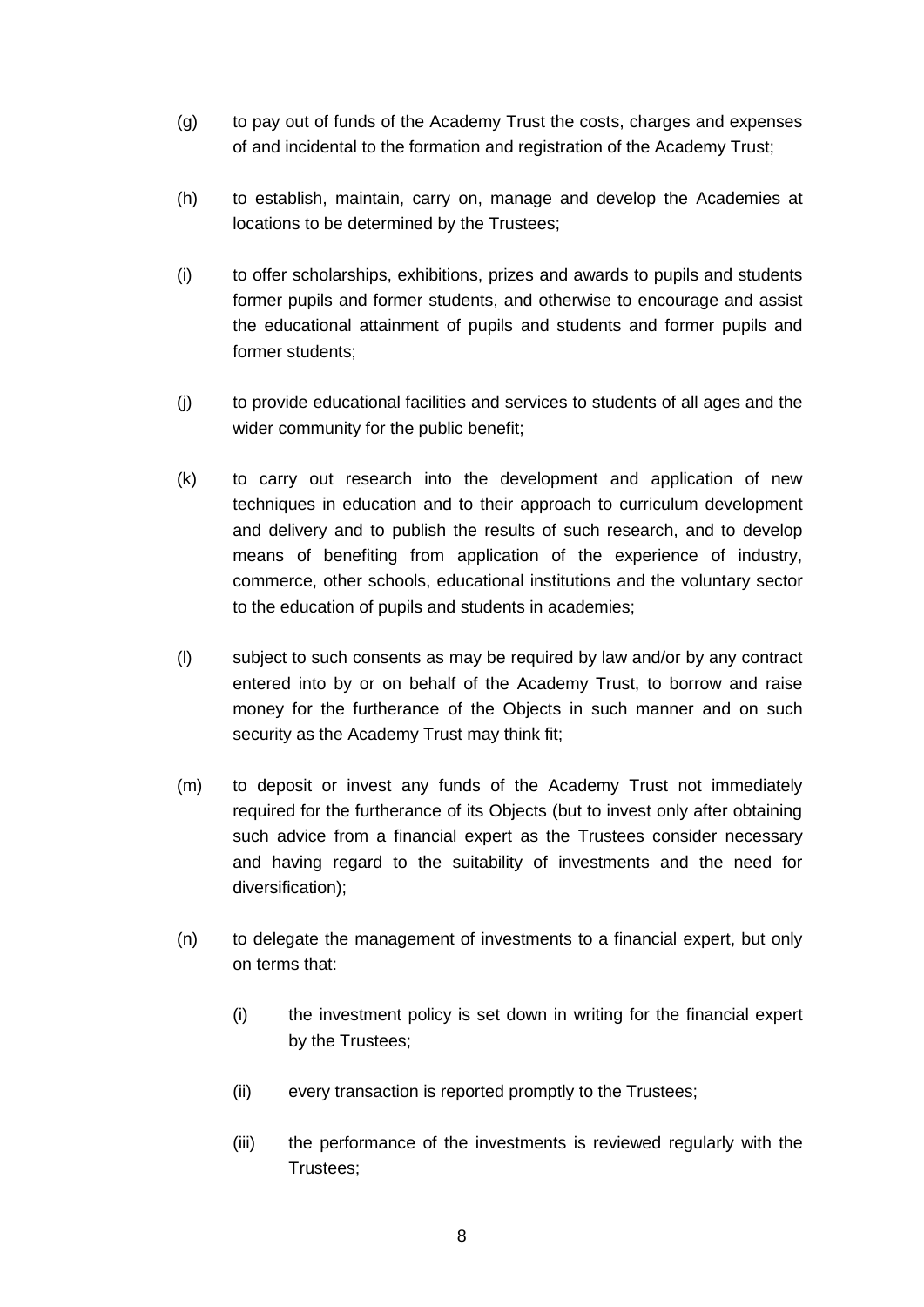- (iv) the Trustees are entitled to cancel the delegation arrangement at any time;
- (v) the investment policy and the delegation arrangement are reviewed at least once a year;
- (vi) all payments due to the financial expert are on a scale or at a level which is agreed in advance and are notified promptly to the Trustees on receipt; and
- (vii) the financial expert must not do anything outside the powers of the Trustees;
- (o) to arrange for investments or other property of the Academy Trust to be held in the name of a nominee company acting under the control of the Trustees or of a financial expert acting under their instructions, and to pay any reasonable fee required;
- (p) to provide indemnity arrangements to Trustees in accordance with, and subject to the conditions of section 232 to 235 of the Companies Act 2006, section 189 of the Charities Act 2011 or any other provision of law applicable to charitable companies and any such indemnity is limited accordingly;
- (q) not used;
- (r) to establish subsidiary companies to carry on any trade or business for the purpose of raising funds for the Academy Trust; and
- (s) to do all such other lawful things as are necessary for or are incidental to or conducive to the achievement of the Objects.
- 6.1. The income and property of the Academy Trust shall be applied solely towards the promotion of the Objects.
- 6.2. None of the income or property of the Academy Trust may be paid or transferred directly or indirectly by way of dividend bonus or otherwise by way of profit to any Member of the Academy Trust. Nonetheless a Member of the Academy Trust may:
	- (a) benefit as a beneficiary of the Academy Trust;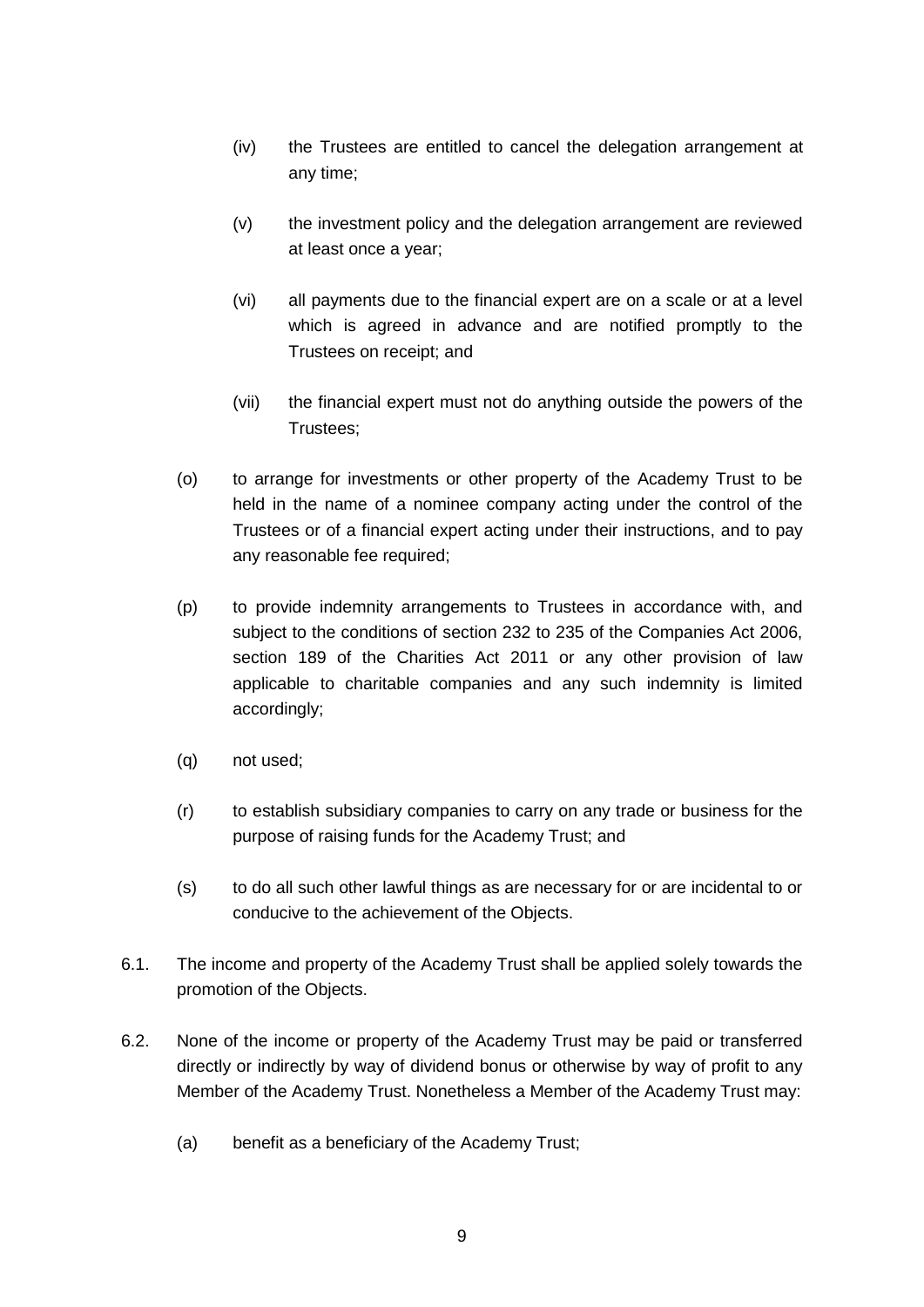- (b) be paid reasonable and proper remuneration for any goods or services supplied to the Academy Trust;
- (c) be paid rent for premises let by the Member of the Academy Trust if the amount of the rent and other terms of the letting are reasonable and proper; and
- (d) be paid interest on money lent to the Academy Trust at a reasonable and proper rate, such rate not to exceed 2 per cent per annum below the base lending rate of a UK clearing bank selected by the Trustees, or 0.5%, whichever is the higher,
- 6.2A. The Members may only rely upon the authority provided by Article 6.2 if each of the following conditions is satisfied:

.

- (a) the remuneration or other sums paid to the Member do not exceed an amount that is reasonable in all the circumstances;
- (b) if the Member is also a Trustee, that Member is absent from the part of any meeting at which there is discussion of:
	- (i) his or her remuneration, or any matter concerning the contract, payment or benefit; or
	- (ii) his or her performance of the contract; or
	- (iii) any proposal to enter into any other contract or arrangement with him or her or to confer any benefit upon him or her that would be permitted under Article 6.2; or
	- (iv) any other matter relating to a payment or the conferring of any benefit permitted by Article 6.2;
- (c) if the Member is also a Trustee, that Member does not vote on any such matter and is not to be counted when calculating whether a quorum of Trustees is present at the meeting;
- (d) the Trustees are satisfied that it is in the interests of the Academy Trust to contract with that Member rather than with someone who is not a Member.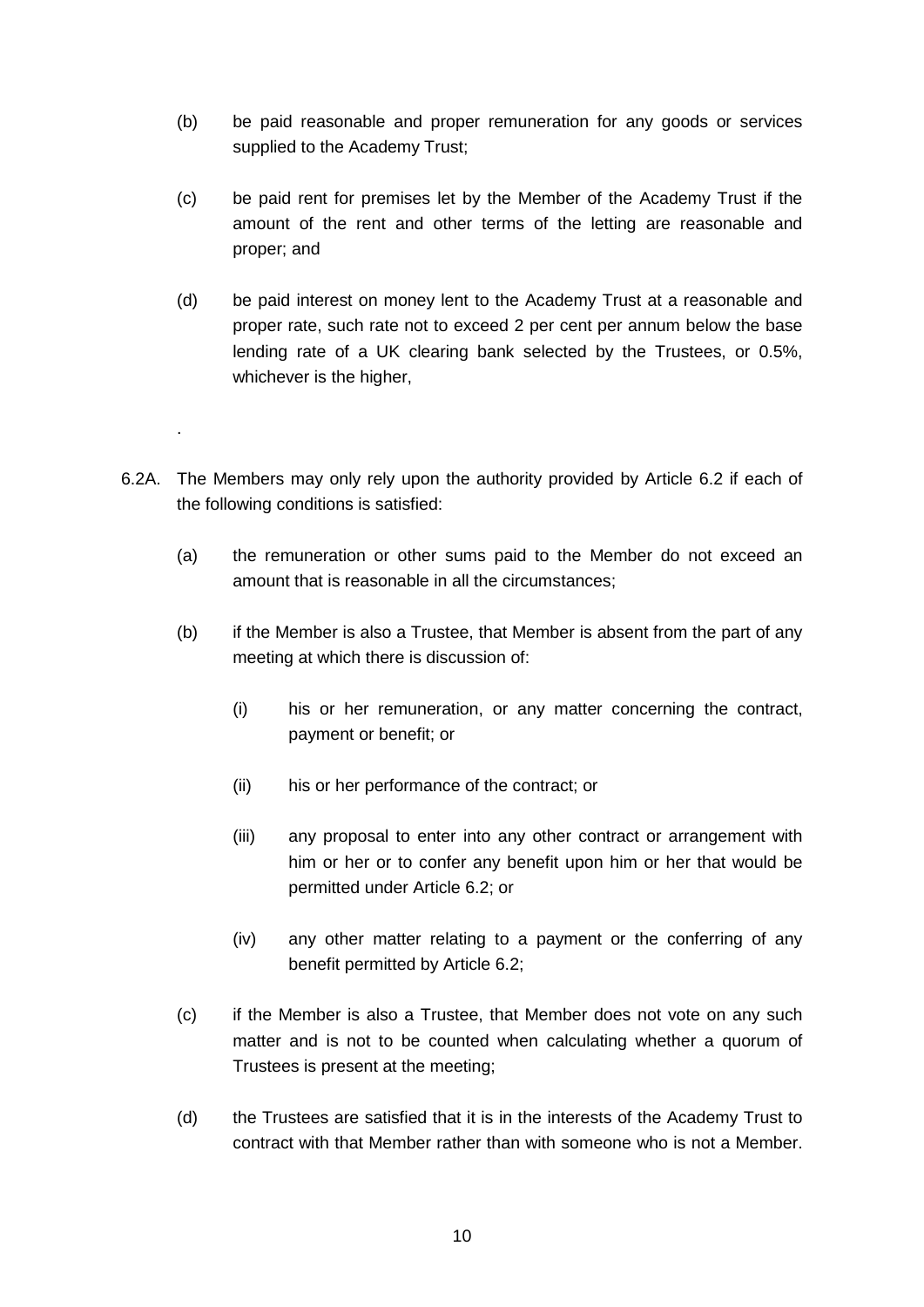In reaching that decision the Trustees must balance the advantage of contracting with a Member against the disadvantages of doing so; and

- (e) the reason for their decision is recorded by the Trustees in the minute book.
- 6.3. A Trustee may benefit from any indemnity arrangement purchased at the Academy Trust's expense or any arrangement so agreed with the Secretary of State to cover the liability of the Trustees which by virtue of any rule of law would otherwise attach to them in respect of any negligence, default or breach of trust or breach of duty of which they may be guilty in relation to the Academy Trust: provided that any such arrangement shall not extend to: (i) any claim arising from any act or omission which the Trustees (or any of them) knew to be a breach of trust or breach of duty or which was committed by the Trustees (or any of them) in reckless disregard to whether it was a breach of trust or breach of duty or not; and (ii) the costs of any unsuccessful defence to a criminal prosecution brought against the Trustees (or any of them) in their capacity as directors of the Academy Trust. Further, this Article does not authorise a Trustee to benefit from any indemnity arrangement that would be rendered void by any provision of the Companies Act 2006, the Charities Act 2011 or any other provision of law.
- 6.4. A public company, which has shares listed on a recognised stock exchange and of which any one Trustee holds no more than 1% of the issued capital of that company, may receive fees, remuneration or other benefit in money or money's worth from the Academy Trust.
- 6.5. A Trustee may at the discretion of the Trustees be reimbursed from the property of the Academy Trust for reasonable expenses properly incurred by him or her when acting on behalf of the Academy Trust, but excluding expenses in connection with foreign travel.
- 6.6. No Trustee may:
	- (a) buy any goods or services from the Academy Trust;
	- (b) sell goods, services, or any interest in land to the Academy Trust;
	- (c) be employed by, or receive any remuneration from the Academy Trust (other than a Staff Trustee or the Chief Executive Officer to the extent he or she is a Trustee, whose employment and/or remuneration is subject to the procedure and conditions in Article 6.8); or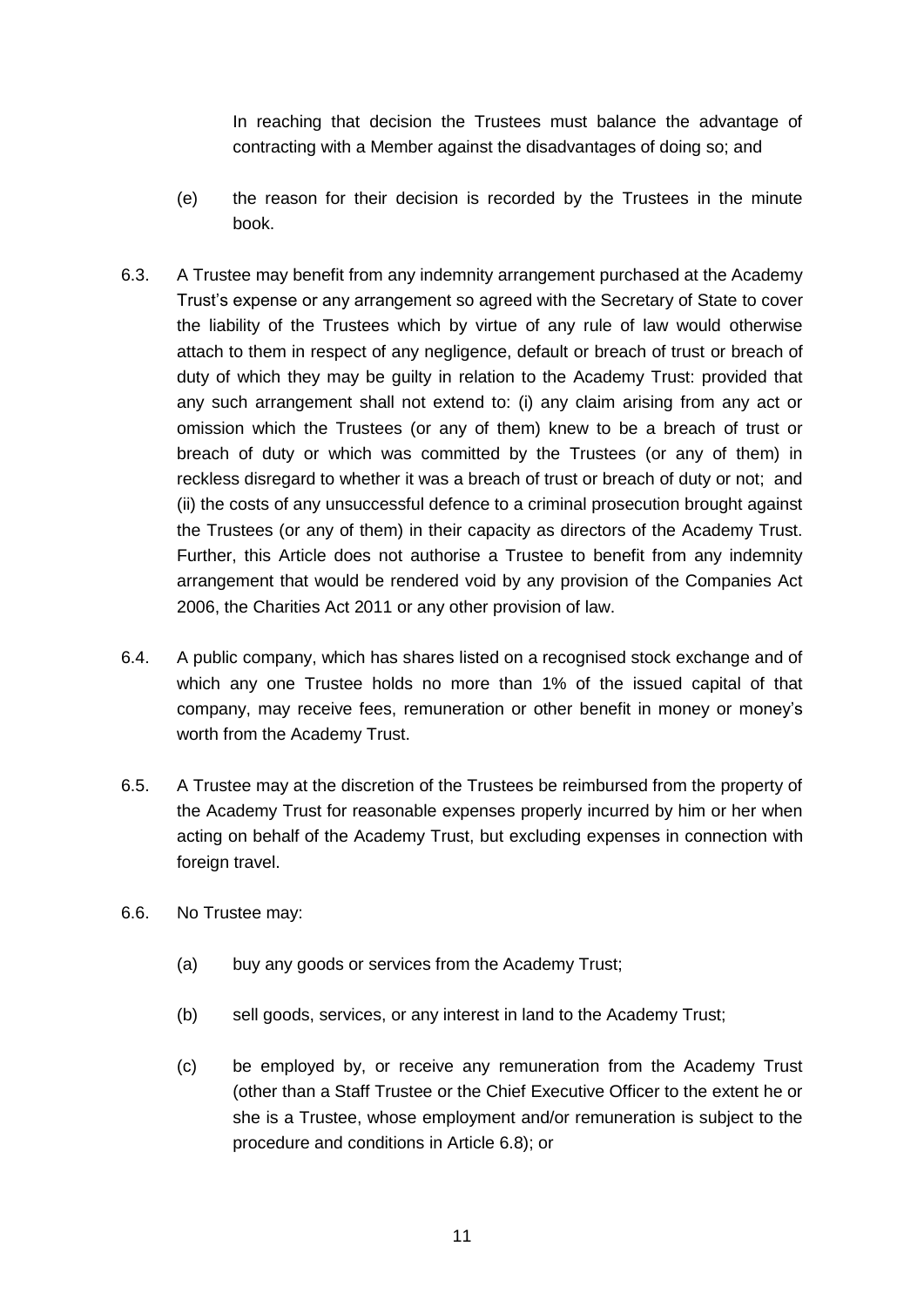- (d) receive any other financial benefit from the Academy Trust;
- (e) unless:

.

- (i) the payment is permitted by Article 6.7 and the Trustees follow the procedure and observe the conditions set out in Article 6.8; or
- (ii) the Trustees obtain the prior written approval of the Charity Commission and fully comply with any procedures it prescribes.
- 6.7. Subject to Article 6.8, a Trustee may:
	- (a) receive a benefit from the Academy Trust in the capacity of a beneficiary of the Academy Trust;
	- (b) be employed by the Academy Trust or enter into a contract for the supply of goods or services to the Academy Trust, other than for acting as a Trustee;
	- (c) receive interest on money lent to the Academy Trust at a reasonable and proper rate not exceeding 2% per annum below the base rate of a clearing bank to be selected by the Trustees, or 0.5%, whichever is the higher; and
	- (d) receive rent for premises let by the Trustee to the Academy Trust if the amount of the rent and the other terms of the lease are reasonable and proper,
- 6.8. The Academy Trust and its Trustees may only rely upon the authority provided by Article 6.7 if each of the following conditions is satisfied:
	- (a) the remuneration or other sums paid to the Trustee do not exceed an amount that is reasonable in all the circumstances;
	- (b) the Trustee is absent from the part of any meeting at which there is discussion of:
		- (i) his or her employment, remuneration, or any matter concerning the contract, payment or benefit; or
		- (ii) his or her performance in the employment, or his or her performance of the contract; or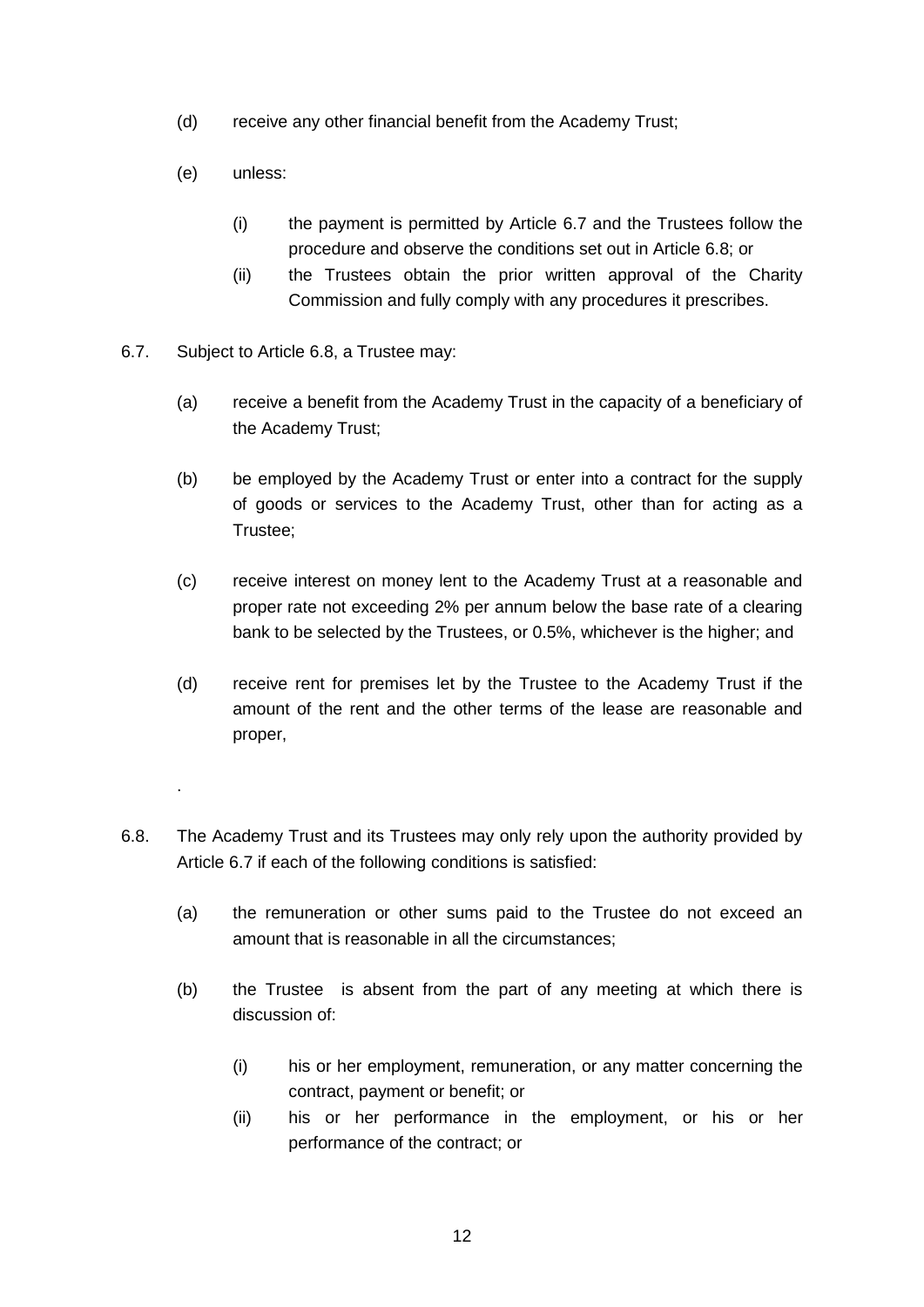- (iii) any proposal to enter into any other contract or arrangement with him or her or to confer any benefit upon him or her that would be permitted under Article 6.7; or
- (iv) any other matter relating to a payment or the conferring of any benefit permitted by Article 6.7;
- (c) the Trustee does not vote on any such matter and is not to be counted when calculating whether a quorum of Trustees is present at the meeting;
- (d) save in relation to employing or contracting with the Chief Executive Officer (to the extent he or she is a Trustee) or a Staff Trustee, the other Trustees are satisfied that it is in the interests of the Academy Trust to employ or to contract with that Trustee rather than with someone who is not a Trustee. In reaching that decision the Trustees must balance the advantage of employing a Trustee against the disadvantages of doing so (especially the loss of the Trustee's services as a result of dealing with the Trustee's conflict of interest);
- (e) the reason for their decision is recorded by the Trustees in the minute book; and
- (f) a majority of the Trustees then in office have received no such payments or benefit.
- 6.8A The provision in Article 6.6 (c) that no Trustee may be employed by or receive any remuneration from the Academy Trust (other than a Staff Trustee and the Chief Executive Officer to the extent he or she is a Trustee) does not apply to an employee of the Academy Trust who is subsequently elected or appointed as a Trustee save that this Article shall only allow such a Trustee to receive remuneration or benefit from the Academy Trust in his capacity as an employee of the Academy Trust and provided that the procedure as set out in Articles 6.8(b) and 6.8 (c) is followed.
- 6.9. In Articles 6.2-6.8A:
	- (a) "company" shall include any company in which the Academy Trust:
	- (b) holds more than 50% of the shares; or
	- (c) controls more than 50% of the voting rights attached to the shares; or
	- (d) has the right to appoint one or more directors to the board of the company;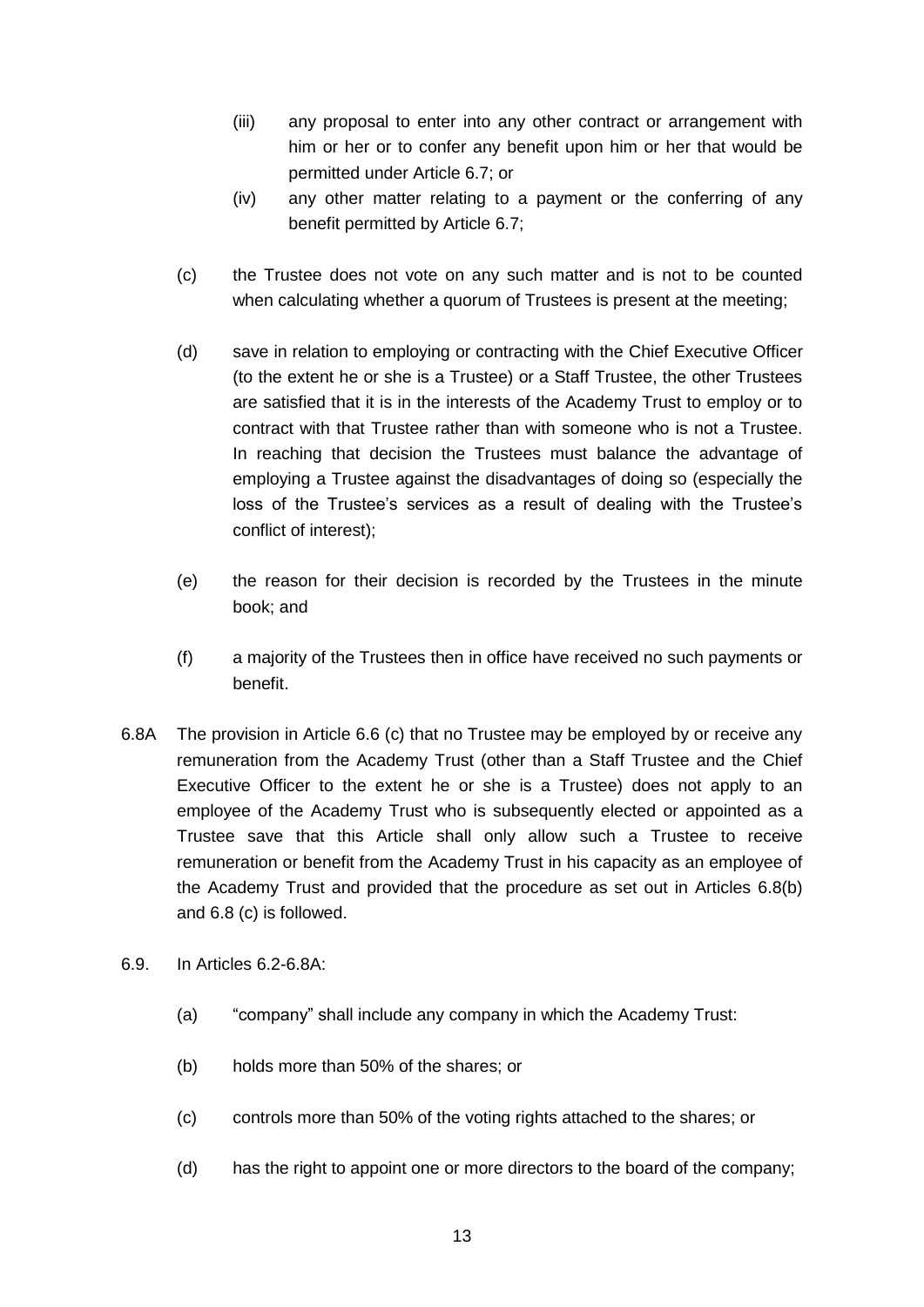- (e) "Trustee" shall include any child, stepchild, parent, grandchild, grandparent, brother, sister or spouse of the Trustee or any person living with the Trustee as his or her partner;
- (f) the employment or remuneration of a Trustee includes the engagement or remuneration of any firm or company in which the Trustee is:
	- (i) a partner;
	- (ii) an employee;
	- (iii) a consultant;
	- (iv) a director;
	- (v) a member; or
	- (vi) a shareholder, unless the shares of the company are that of a public company which are listed on a recognised stock exchange and the Trustee holds less than 1% of the issued capital.
- 7. The liability of the Members of the Academy Trust is limited.
- 8. Every Member of the Academy Trust undertakes to contribute such amount as may be required (not exceeding £10) to the Academy Trust's assets if it should be wound up while he or she is a Member or within one year after he or she ceases to be a Member, for payment of the Academy Trust's debts and liabilities before he or she ceases to be a Member, and of the costs, charges and expenses of winding up, and for the adjustment of the rights of the contributors among themselves.
- 9. If the Academy Trust is wound up or dissolved and after all its debts and liabilities (including any under section 2 of the Academies Act 2010) have been satisfied there remains any property it shall not be paid to or distributed among the Members of the Academy Trust, but shall be given or transferred to some other charity or charities having objects similar to the Objects which prohibits the distribution of its or their income and property to an extent at least as great as is imposed on the Academy Trust by Article 6 above, chosen by the Members of the Academy Trust at or before the time of dissolution and if that cannot be done then to some other charitable object.
- 10. Not used.
- 11. No alteration or addition shall be made to or in the provisions of the Articles which would have the effect (a) that the Academy Trust would cease to be a company to which section 60 of the Companies Act 2006 applies; or (b) that the Academy Trust would cease to be a charity.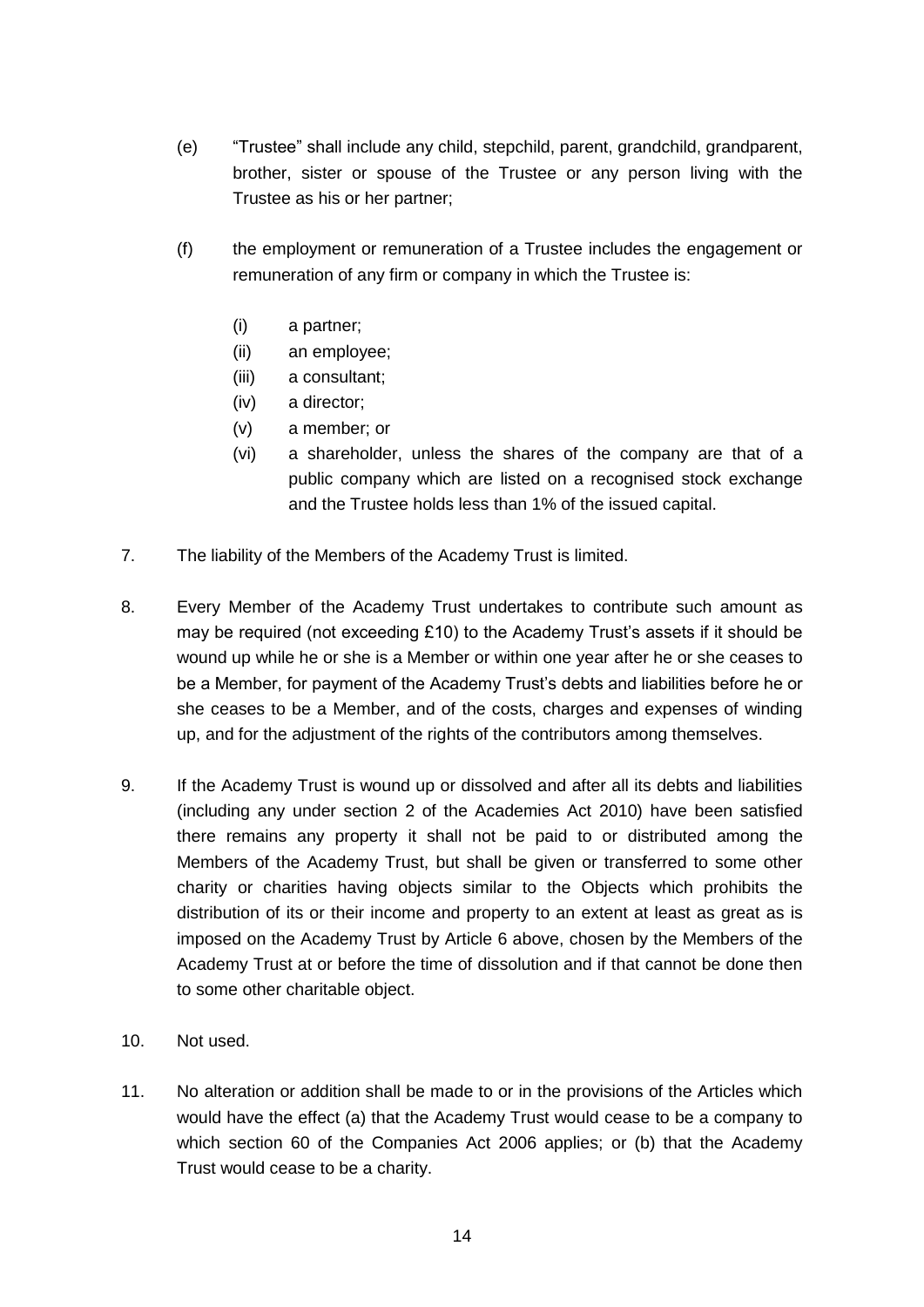#### <span id="page-14-0"></span>**MEMBERS**

- 12. The Members of the Academy Trust shall comprise:
	- (a) the signatories to the Memorandum;
	- (b) any person appointed under Article 15A,

provided that at any time the minimum number of Members shall not be less than three.

- 12A. An employee of the Academy Trust cannot be a Member of the Academy Trust.
- 13. Each person entitled to appoint Members in Article 12 shall have the right from time to time by written notice delivered to the Office to remove any Member appointed by them and to appoint a replacement Member to fill a vacancy whether resulting from such removal or otherwise.
- 14. If any of the persons entitled to appoint Members in Article 12:
	- (a) in the case of an individual, die or become legally incapacitated;
	- (b) in the case of a corporate entity, cease to exist and are not replaced by a successor institution;
	- (c) becomes insolvent or makes any arrangement or composition with their creditors generally; or
	- (d) ceases to themselves be a Member,

their right to appoint Members under these Articles shall vest in the remaining Members.

- 15. Membership will terminate automatically if:
	- (a) a Member (which is a corporate entity) ceases to exist and is not replaced by a successor institution;
	- (b) a Member (which is an individual) dies or becomes incapable by reason of illness or injury of managing and administering his or her own affairs; or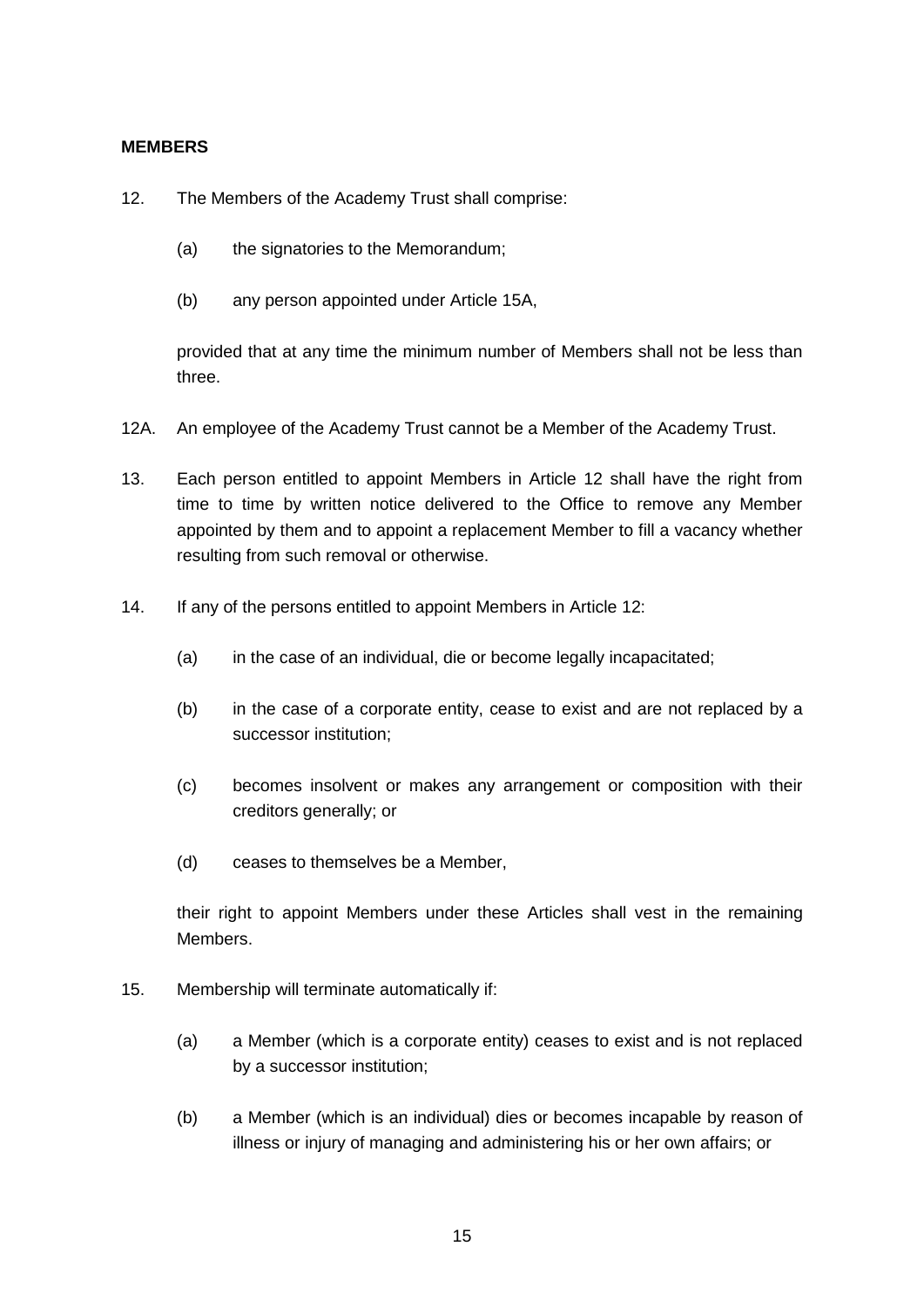- (c) a Member becomes insolvent or makes any arrangement or composition with that Member's creditors generally.
- 15A. The Members may agree by passing a special resolution to appoint such additional Members as they think fit.
- 16. In addition to Article 13, the Members may agree by passing a special resolution to remove any Member(s). The Member whose proposed removal is the subject of the written resolution shall not be entitled to vote on that resolution.
- 16A. In exercising their rights under these Articles and the Companies Act 2006, the Members shall not do anything or take any action which would cause the Academy Trust to contravene its Objects.
- 17. Every person nominated to be a Member of the Academy Trust shall sign a written consent to become a Member and sign the register of Members on becoming a Member.
- 18. Any Member may resign provided that after such resignation the number of Members is not less than three. A Member shall cease to be one immediately on the receipt by the Academy Trust of a notice in writing signed by the person or persons entitled to remove him under Articles 13 or 16 provided that no such notice shall take effect when the number of Members is less than three unless it contains or is accompanied by the appointment of a replacement Member.

## <span id="page-15-0"></span>**GENERAL MEETINGS**

- 19. The Academy Trust shall hold an Annual General Meeting each Academy Financial Year in addition to any other meetings in that year, and shall specify the meeting as such in the notices calling it; and not more than fifteen months shall elapse between the date of one Annual General Meeting of the Academy Trust and that of the next. Provided that so long as the Academy Trust holds its first Annual General Meeting within eighteen months of its incorporation, it need not hold it in the year of its incorporation or the following year. The Annual General Meeting shall be held at such time and place as the Trustees shall appoint. All meetings other than the Annual General Meetings shall be called General Meetings.
- 20. The Trustees may call General Meetings and, on the requisition of Members pursuant to the provisions of the Companies Act 2006, shall forthwith proceed to convene a General Meeting in accordance with that Act. If there are not within the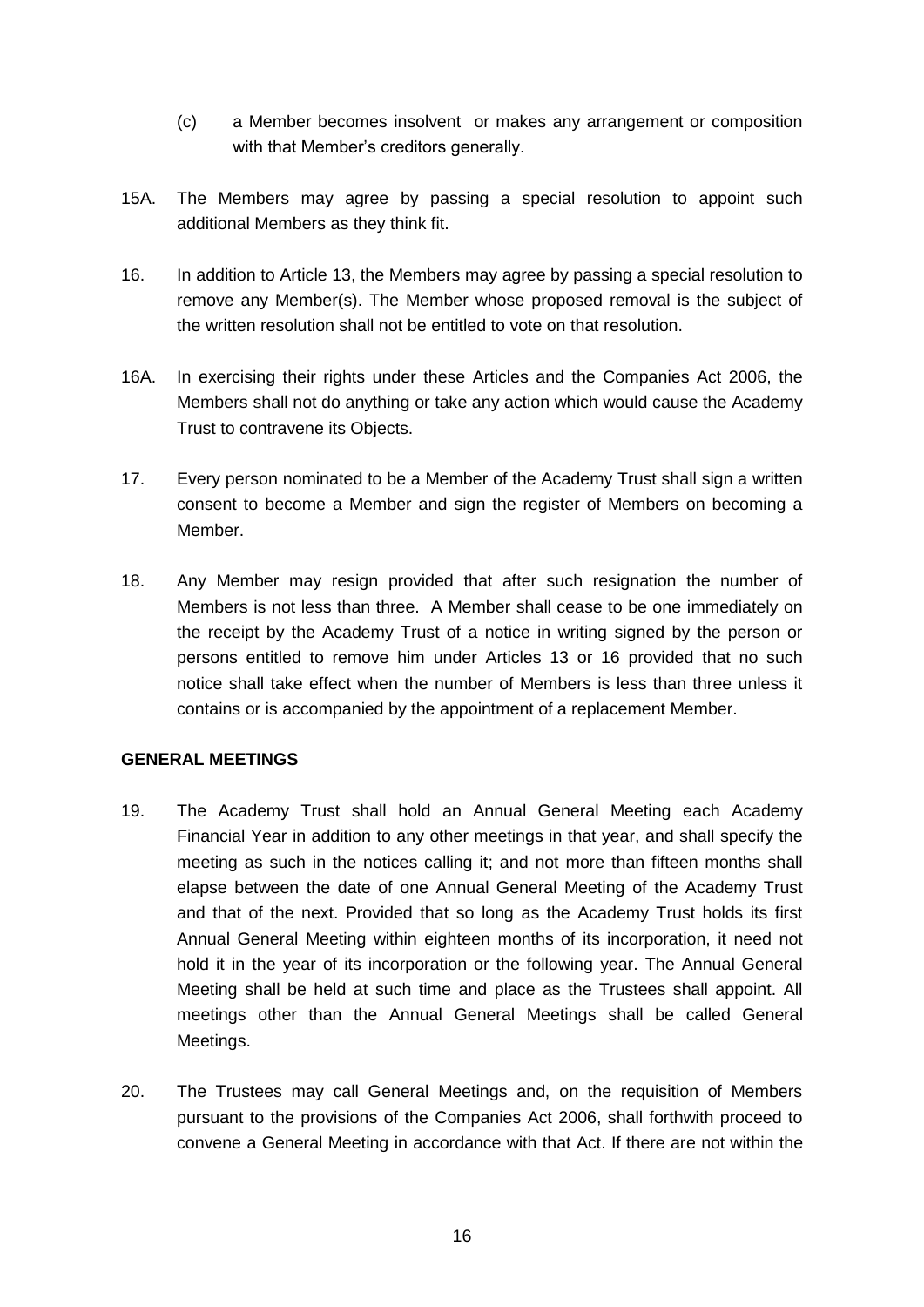United Kingdom sufficient Trustees to call a General Meeting, any Trustee or any Member of the Academy Trust may call a General Meeting.

## <span id="page-16-0"></span>**NOTICE OF GENERAL MEETINGS**

- 21. General meetings shall be called by at least fourteen clear days' notice but may be called by shorter notice if it is so agreed by a majority in number of Members having a right to attend and vote and together representing not less than 90% of the total voting rights at that meeting.
- 21A. The notice shall specify the time and place of the meeting and the general nature of the business to be transacted and, in the case of an Annual General Meeting, shall specify the meeting as such. The notice shall also state that the Member is entitled to appoint a proxy. The notice shall be given to all the Members, to the Trustees and auditors.
- 22. The accidental omission to give notice of a meeting to, or the non-receipt of notice of a meeting by, any person entitled to receive notice shall not invalidate the proceedings at that meeting.

## <span id="page-16-1"></span>**PROCEEDINGS AT GENERAL MEETINGS**

- 23. No business shall be transacted at any meeting unless a quorum is present. A Member counts towards the quorum by being present either in person or by proxy. Two persons entitled to vote upon the business to be transacted, each being a Member or a proxy of a Member or a duly authorised representative of a Member organisation shall constitute a quorum.
- 24. If a quorum is not present within half an hour from the time appointed for the meeting, or if during a meeting a quorum ceases to be present, the meeting shall stand adjourned to the same day in the next week at the same time and place or to such time and place as the Trustees may determine.
- 25. The Members present and entitled to vote at the meeting shall elect by ordinary resolution one of their number to be the chairman and such election shall be binding on all Members and Trustees present at the meeting.
- 26. Not used.
- 27. A Trustee shall, notwithstanding that he is not a Member, be entitled to attend and speak at any General Meeting or Annual General Meeting.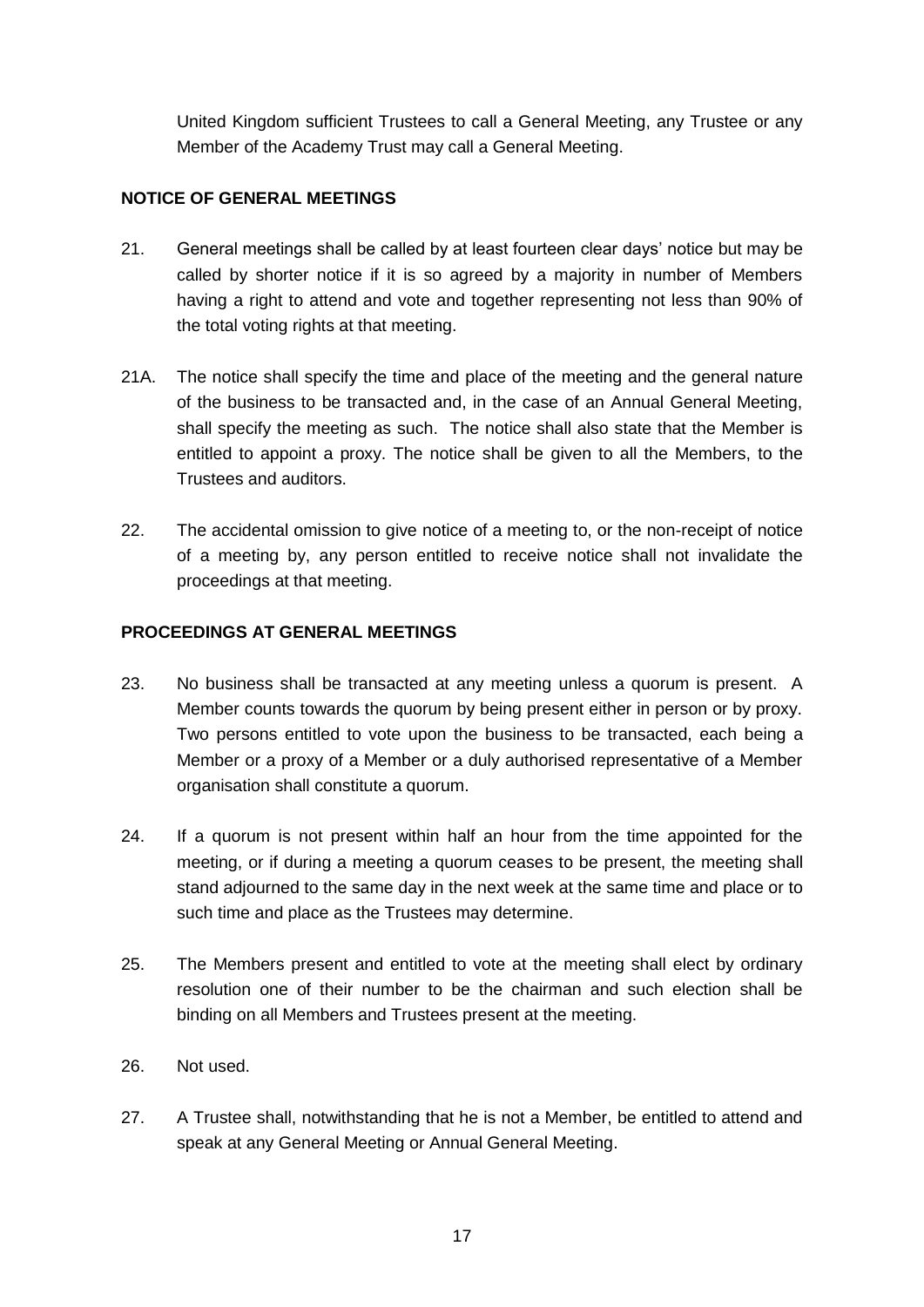- 28. The chairman may, with the consent of a majority of the Members at a meeting at which a quorum is present (and shall if so directed by the meeting), adjourn the meeting from time to time and from place to place, but no business shall be transacted at any adjourned meeting other than the business which might properly have been transacted at the meeting had the adjournment not taken place. When a meeting is adjourned for fourteen days or more, at least seven clear days' notice shall be given specifying the time, date and place of the adjourned meeting and the general nature of the business to be transacted. Otherwise it shall not be necessary to give any such notice.
- 29. A resolution put to the vote of the meeting shall be decided on a show of hands unless before, or on the declaration of the result of the show of hands, a poll is duly demanded. Subject to the provisions of the Companies Act 2006, a poll may be demanded:
	- (a) by the chairman; or
	- (b) by at least two Members having the right to vote at the meeting; or
	- (c) by a Member or Members representing not less than one-tenth of the total voting rights of all the Members having the right to vote at the meeting.
- 30. Unless a poll is duly demanded a declaration by the chairman that a resolution has been carried or carried unanimously, or by a particular majority, or lost, or not carried by a particular majority and an entry to that effect in the minutes of the meeting shall be conclusive evidence of the fact without proof of the number or proportion of the votes recorded in favour of or against such resolution.
- 31. The demand for a poll may be withdrawn, before the poll is taken, but only with the consent of the chairman. The withdrawal of a demand for a poll shall not invalidate the result of a show of hands declared before the demand for the poll was made.
- 32. A poll shall be taken as the chairman directs and he may appoint scrutineers (who need not be Members) and fix a time, date and place for declaring the results. The result of the poll shall be deemed to be the resolution of the meeting at which the poll was demanded.
- 33. A poll demanded on the election of the chairman or on a question of adjournment shall be taken immediately. A poll demanded on any other question shall be taken either immediately or at such time, date and place as the chairman directs not being more than thirty days after the poll is demanded. The demand for a poll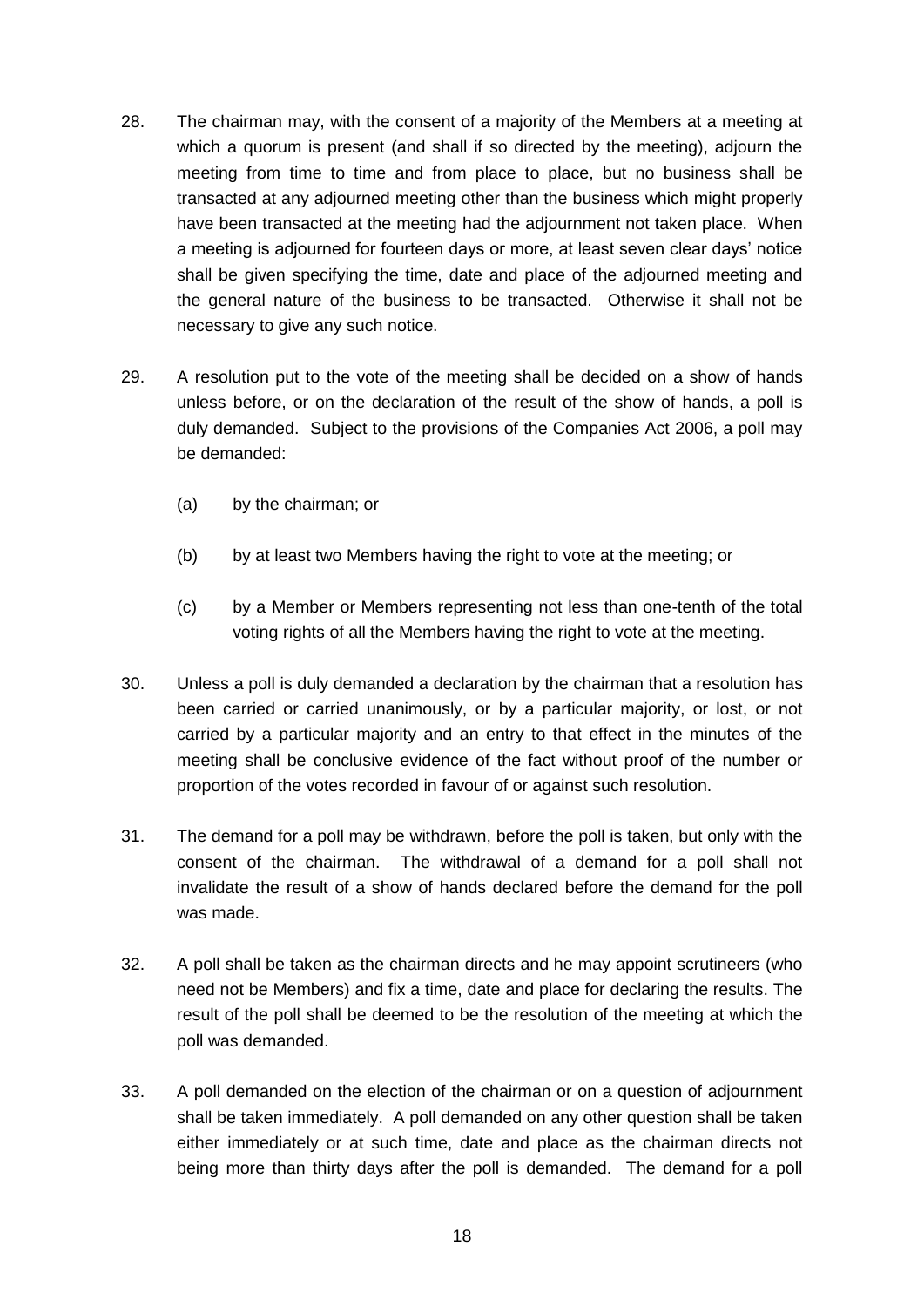shall not prevent the continuance of a meeting for the transaction of any business other than the question on which the poll is demanded. If a poll is demanded before the declaration of the result of a show of hands and the demand is duly withdrawn, the meeting shall continue as if the demand had not been made.

- 34. No notice need be given of a poll not taken immediately if the time, date and place at which it is to be taken are announced at the meeting at which it is demanded. In other cases at least seven clear days' notice shall be given specifying the time, date and place at which the poll is to be taken.
- 35. A resolution in writing agreed by such number of Members as required if it had been proposed at a General Meeting shall be as effectual as if it had been passed at a General Meeting duly convened and held provided that a copy of the proposed resolution has been sent to every Member. The resolution may consist of several instruments in the like form each agreed by one or more Members.

## <span id="page-18-0"></span>**VOTES OF MEMBERS**

- 36. On the show of hands every Member present in person shall have one vote. On a poll every Member present in person or by proxy shall have one vote.
- 37. Not used.
- 38. No Member shall be entitled to vote at any General Meeting unless all moneys then payable by him to the Academy Trust have been paid.
- 39. No objections shall be raised to the qualification of any person to vote at any General Meeting except at the meeting or adjourned meeting at which the vote objected to is tendered, and every vote not disallowed at the meeting shall be valid. Any objection made in due time shall be referred to the chairman whose decision shall be final and conclusive.
- 40. An instrument appointing a proxy shall be in writing, signed by or on behalf of the appointer and shall be in the following form (or in a form as near thereto as circumstances allow or in any other form which is usual or which the Trustees may approve) -

"I/We, …….., of ………, being a Member/Members of the above named Academy Trust, hereby appoint …… of ……, or in his absence, …….. of ……. as my/our proxy to attend, speak and vote in my/our name[s] and on my/our behalf at the annual general meeting/ general meeting of the Academy Trust to be held on …..20[ ], and at any adjournment thereof.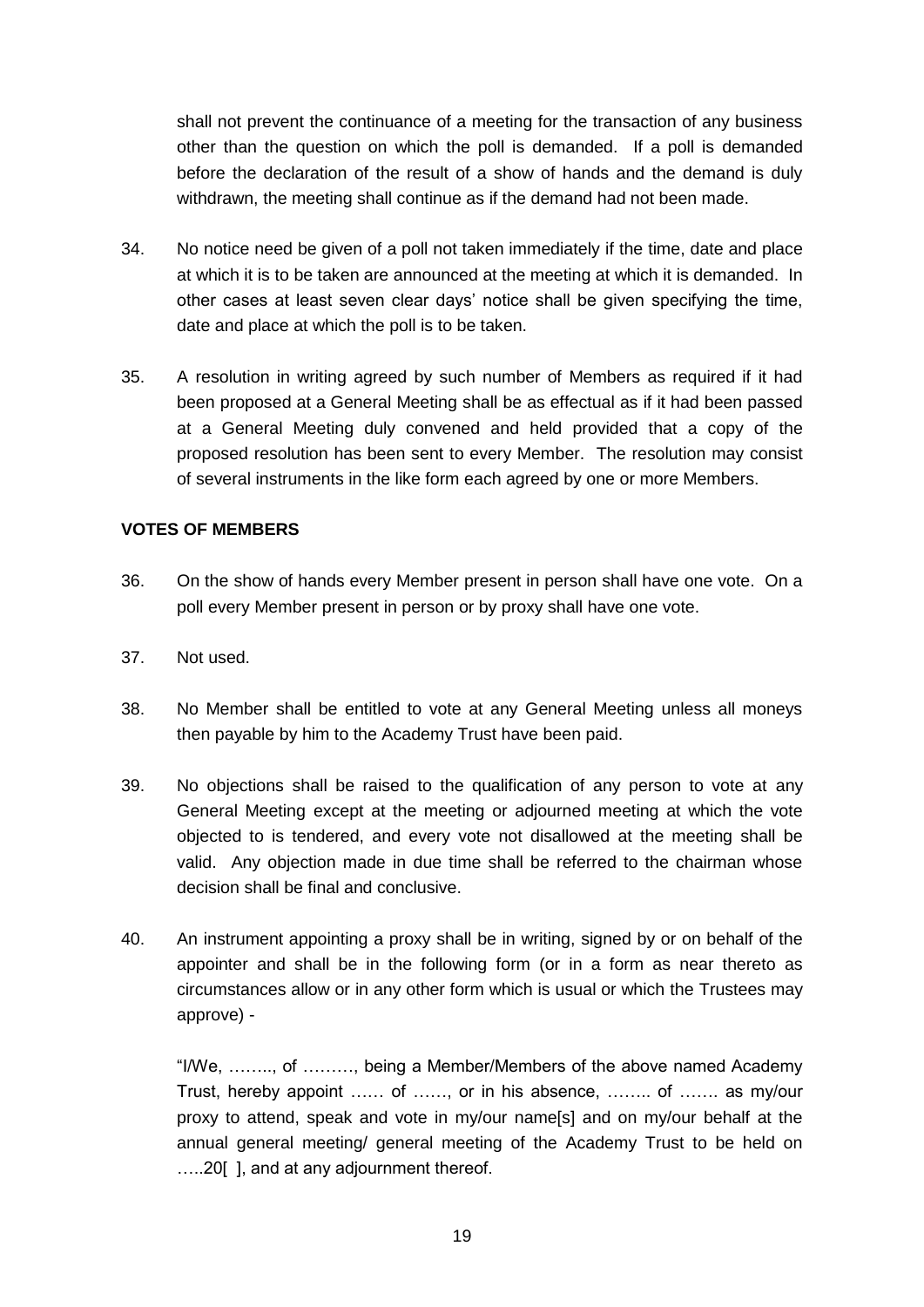Signed on ….. 20[ ]"

41. Where it is desired to afford Members an opportunity of instructing the proxy how he shall act the instrument appointing a proxy shall be in the following form (or in a form as near thereto as circumstances allow or in any other form which is usual or which the Trustees may approve) -

"I/We, ……., of ……., being a Member/Members of the above named Academy Trust, hereby appoint …. of ……., or in his absence, ….. of ……, as my/our proxy to attend, speak and vote in my/our name[s] and on my/our behalf at the annual general meeting/ general meeting of the Academy Trust, to be held on …. 20[ ], and at any adjournment thereof.

This form is to be used in respect of the resolutions mentioned below as follows:

Resolution No. 1 \*for \* against

Resolution No. 2 \*for \* against.

Strike out whichever is not desired.

Unless otherwise instructed, the proxy may vote as he thinks fit or abstain from voting.

Signed on 20[ ]"

- 42. The instrument appointing a proxy and any authority under which it is signed or a copy of such authority certified by a notary or in some other way approved by the Trustees may:
	- (a) be deposited at the office or at such other place within the United Kingdom as is specified in the notice convening the meeting or in any instrument of proxy sent out by the Academy Trust in relation to the meeting not less than 48 hours before the time for holding the meeting or adjourned meeting at which the person named in the instrument proposes to vote; or
	- (b) in the case of a poll taken more than 48 hours after it is demanded, be deposited as aforesaid after the poll has been demanded and not less than 24 hours before the time appointed for the taking of the poll; or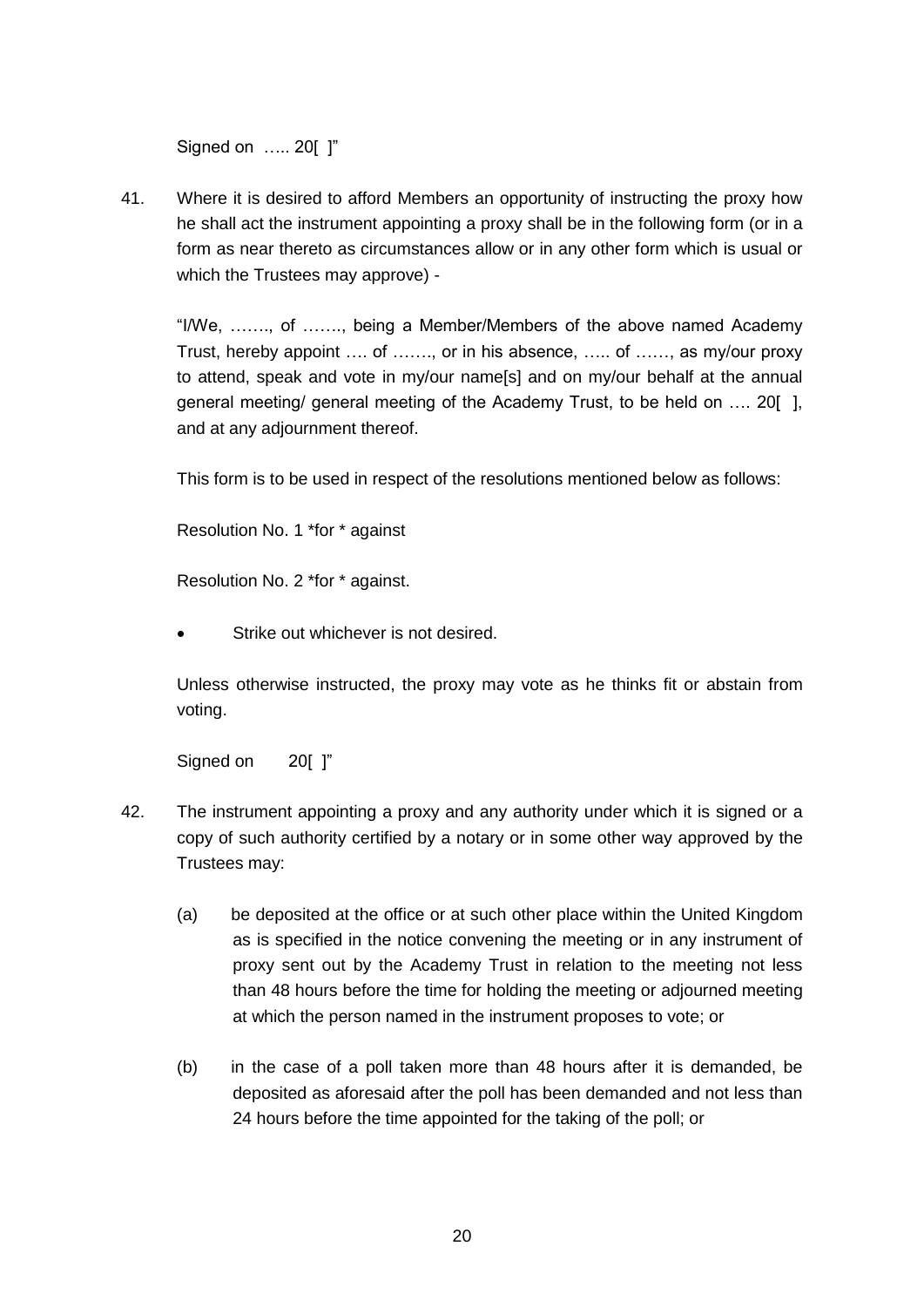(c) where the poll is not taken forthwith but is taken not more than 48 hours after it was demanded, be delivered at the meeting at which the poll was demanded to the chairman or to the Clerk or to any Trustee,

and an instrument of proxy which is not deposited or delivered in a manner so permitted shall be invalid.

- 43. A vote given or poll demanded by proxy or by the duly authorised representative of a corporation shall be valid notwithstanding the previous determination of the authority of the person voting or demanding a poll unless notice of the determination was received by the Academy Trust at the office or at such other place at which the instrument of proxy was duly deposited before the commencement of the meeting or adjourned meeting at which the vote given or the poll demanded or (or in the case of a poll taken otherwise than on the same day as the meeting or adjourned meeting) the time appointed for taking the poll.
- 44. Any organisation which is a Member of the Academy Trust may by resolution of its board of directors or other governing body authorise such person as it thinks fit to act as its representative at any meeting of the Academy Trust, and the person so authorised shall be entitled to exercise the same powers on behalf of the organisation which he represents as that organisation could exercise if it were an individual Member of the Academy Trust.

## <span id="page-20-0"></span>**TRUSTEES**

- 45. The number of Trustees shall be not less than three but (unless otherwise determined by ordinary resolution) shall not be subject to any maximum.
- 46. Subject to Articles 48-49 and 53, the Academy Trust shall have the following Trustees:
	- (a) up to 6 Trustees, appointed under Article 50; and
	- (b) a minimum of 2 Parent Trustees elected or appointed under Articles 53-56 in the event that no Local Governing Bodies are established under Article 100a or if no provision is made for at least 2 Parent Local Governors on each established Local Governing Body pursuant to Article 101A.
- 47. The Academy Trust may also have any Co-opted Trustee appointed under Article 58.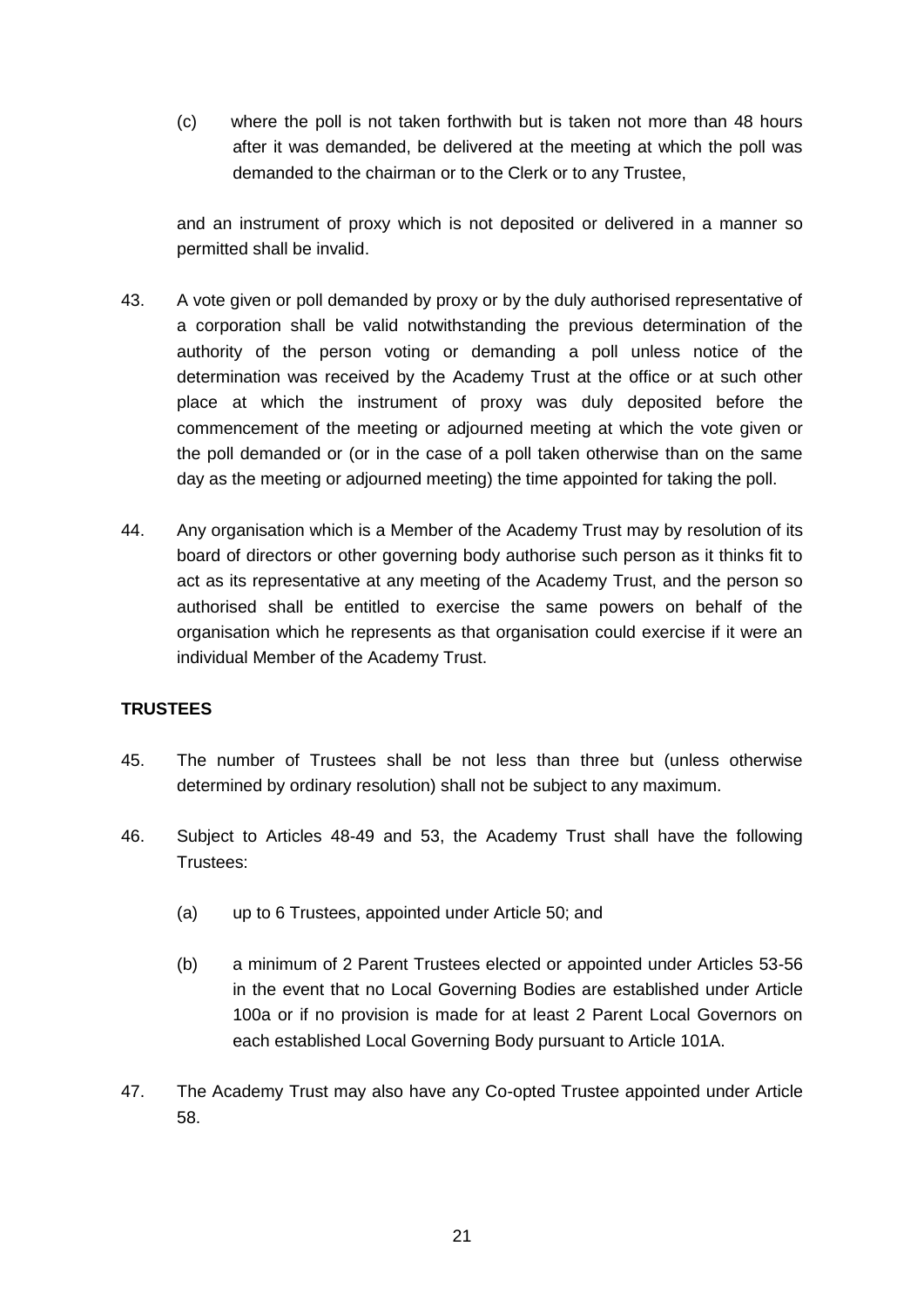- 48. The first Trustees shall be those persons named in the statement delivered pursuant to sections 9 and 12 of the Companies Act 2006.
- 49. Future Trustees shall be appointed or elected, as the case may be, under these Articles. Where it is not possible for such a Trustee to be appointed or elected due to the fact that an Academy has not yet been established, then the relevant Article or part thereof shall not apply.

## <span id="page-21-0"></span>**APPOINTMENT OF TRUSTEES**

- 50. The Members may appoint by ordinary resolution up to six Trustees.
- 50AA. The Members may appoint Staff Trustees through such process as they may determine.
- 50B. The total number of Trustees including the Chief Executive Officer if they so choose to act as Trustee under Article 57 who are employees of the Academy Trust shall not exceed one third of the total number of Trustees.
- 51. Not used.
- 52. Not used.

#### <span id="page-21-1"></span>**PARENT TRUSTEES**

- 53. In circumstances where the Trustees have not appointed Local Governing Bodies in respect of the Academies as envisaged in Article 100a or if no provision is made for at least 2 Parent Local Governors on each established Local Governing Body pursuant to Article 101A there shall be a minimum of two Parent Trustees and otherwise such number as the Members shall decide who shall be appointed or elected in accordance with Articles 54 - 56.
- 54. Parent Trustees and Parent Local Governors shall be elected or, if the number of parents, or individuals exercising parental responsibility, standing for election is less than the number of vacancies, appointed (in accordance with the terms of reference determined by the Trustees from time to time). The elected or appointed Parent Trustees must be a parent, or an individual exercising parental responsibility, of a registered pupil at one or more of the Academies at the time when he is elected or appointed. The elected (or, if the number of parents or individuals exercising parental responsibility standing for election is less than the number of vacancies, appointed) Parent Local Governors of the Local Governing Body must be a parent, or an individual exercising parental responsibility, of a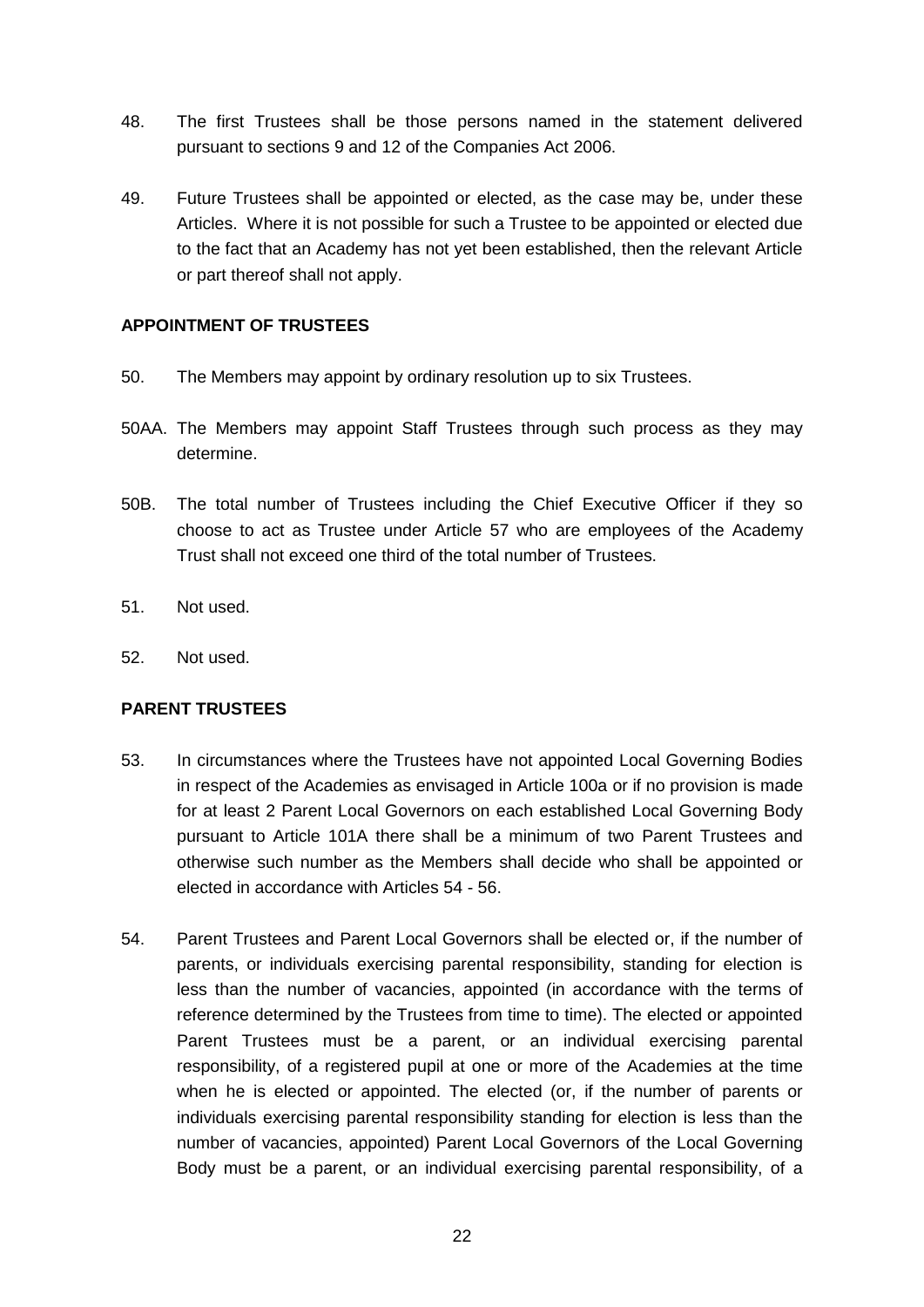registered pupil at one or more of the Academies overseen by the Local Governing Body at the time when he is elected or appointed.

- 54AA. In the case of 16-19 Academies, references to 'a parent, or an individual exercising parental responsibility, of a registered pupil at one or more of the Academies' in Article 54 shall be deemed to be references to 'a parent or an individual exercising parental responsibility of, a registered student at that 16-19 Academy' or, in circumstances where no parent, or an individual exercising parental responsibility, of a registered student at the 16-19 Academy is willing or able to act as a Parent Trustee or a Parent Local Governor, references to 'a parent, or an individual exercising parental responsibility, of a registered pupil at one or more of the Academies' shall be deemed to be references to 'a parent, or an individual exercising parental responsibility, of a child of above compulsory school age but not above the age of 19.
- 54A. The number of Parent Trustees and Parent Local Governors required shall be made up by Parent Trustees and Parent Local Governors appointed by the Trustees if the number of parents, or individuals exercising parental responsibility, standing for election is less than the number of vacancies.
- 55. The Trustees shall make all necessary arrangements for, and determine all other matters relating to, an election of the Parent Trustees or Parent Local Governors, including any question of whether a person is a parent, or an individual exercising parental responsibility, of a registered pupil at one of the Academies. Any election of the Parent Trustees or Parent Local Governors which is contested shall be held by secret ballot. For the purposes of any election of Parent Local Governors, any parent, or an individual exercising parental responsibility, of a registered pupil at the Academies overseen by the Local Governing Body shall be eligible to vote.
- 56. In appointing a Parent Trustee or Parent Local Governor the Trustees shall appoint a person who is the parent, or an individual exercising parental responsibility, of a registered pupil at an Academy as described in Articles 54 and 54AA; or where the Trustees are exercising their power to appoint a Parent Trustee or Parent Local Governor and it is not reasonably practical to appoint a parent, or an individual exercising parental responsibility, as described in Articles 54 and 54AA, then the Trustees may appoint a person who is the parent, or an individual exercising parental responsibility, of a child within the age range of at least one of the Academies or, in the case of an appointment to a Local Governing Body, the age range of at least one of the Academies overseen by that Local Governing Body.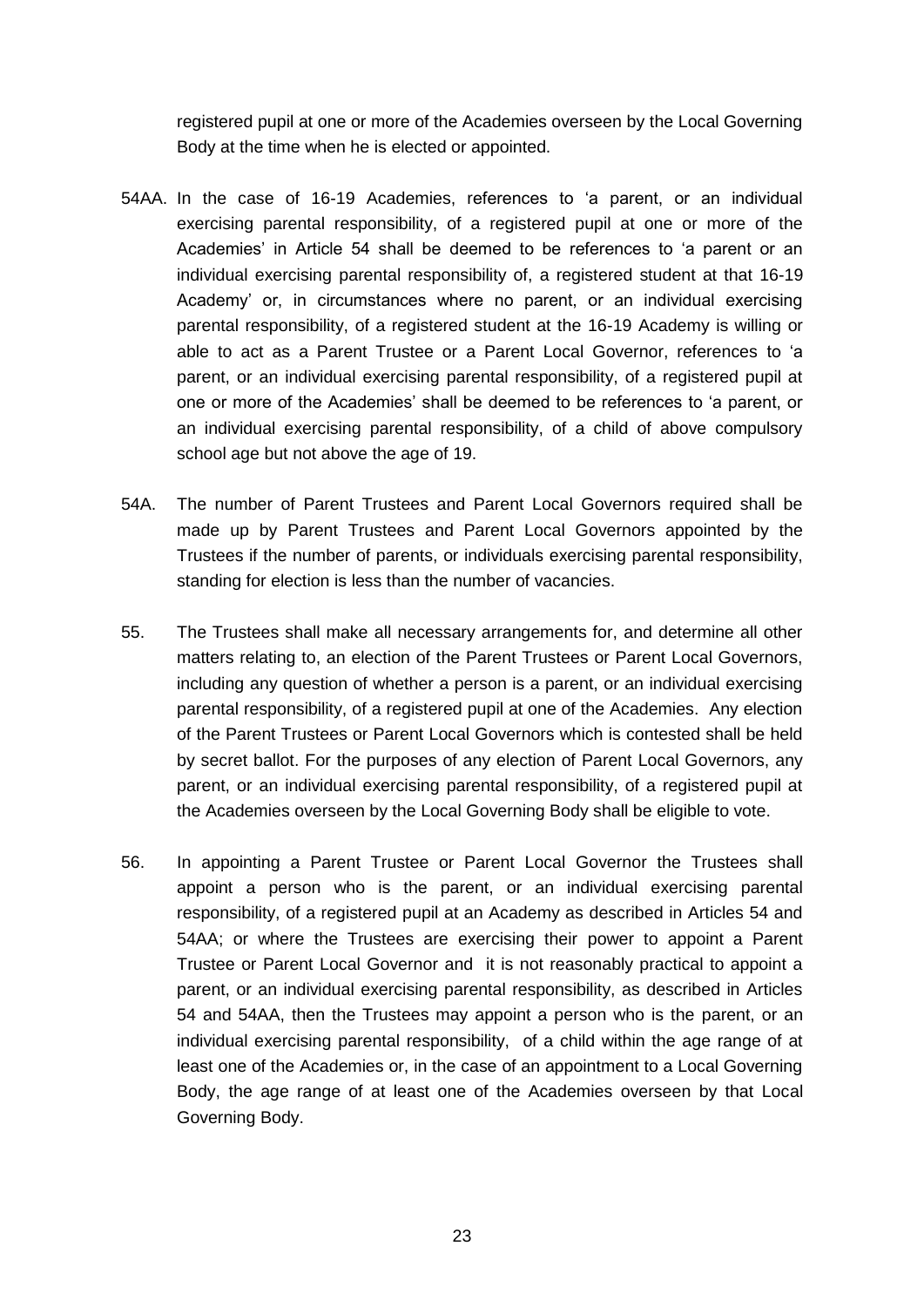## <span id="page-23-0"></span>**CHIEF EXECUTIVE OFFICER**

57. Providing that the Chief Executive Officer agrees so to act, the Members may by ordinary resolution appoint the Chief Executive Officer as a Trustee.

## <span id="page-23-1"></span>**CO-OPTED TRUSTEES**

- 58. The Trustees may appoint Co-opted Trustees. A 'Co-opted Trustee' means a person who is appointed to be a Trustee by being Co-opted by Trustees who have not themselves been so appointed. The Trustees may not co-opt an employee of the Academy Trust as a Co-opted Trustee if thereby the number of Trustees who are employees of the Academy Trust would exceed one third of the total number of Trustees including the Chief Executive Officer to the extent he or she is a Trustee.
- 59 63. Not used.

## <span id="page-23-2"></span>**TERM OF OFFICE**

64. The term of office for any Trustee shall be four years, save that this time limit shall not apply to any post which is held ex officio. Subject to remaining eligible to be a particular type of Trustee, any Trustee may be re-appointed or re-elected at a General Meeting.

#### <span id="page-23-3"></span>**RESIGNATION AND REMOVAL**

- 65. A Trustee shall cease to hold office if he resigns his office by notice to the Academy Trust (but only if at least three Trustees will remain in office when the notice of resignation is to take effect).
- 66. A Trustee shall cease to hold office if he is removed by the person or persons who appointed or elected him, or otherwise by ordinary resolution of the Members in accordance with the Companies Act 2006.
- 67. Where a Trustee resigns his office or is removed from office, the Trustee or, where he is removed from office, those removing him, shall give written notice thereof to the Clerk.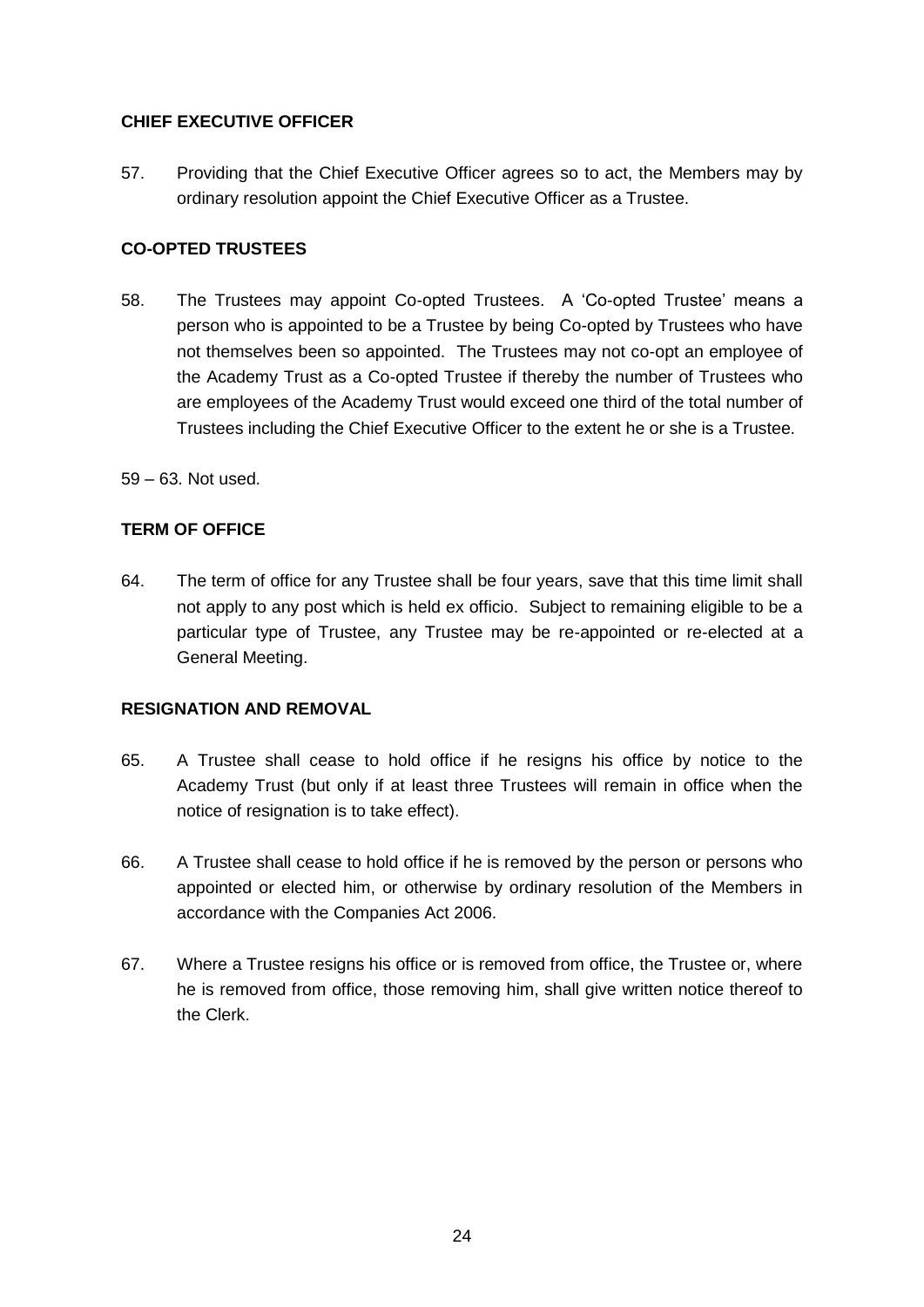#### <span id="page-24-0"></span>**SUSPENSION**

- 67A. The board of Trustees may by resolution passed at a meeting of the Trustees suspend a Trustee for all or any meetings of the Academy Trust, or of a committee, for a fixed period of up to 6 months where the Trustee has acted in a way that is inconsistent with the professional ethos of the board of Trustees (which shall include a failure to undertake training appropriate to their role, whether or not directed to do so by the board of Trustees) and has brought or is likely to bring the Academy Trust, any of its Academies or the office of the Trustee into disrepute.
- 67B. A resolution to suspend a Trustee from office does not have effect unless the matter is specified as an item of business on the agenda for the meeting.
- 67C. Before a vote is taken on a resolution to suspend a Trustee, the Trustee proposing the resolution must at the meeting state the reasons for doing so. In addition the Trustee who is the subject of the resolution must be given the opportunity to make a statement in response before withdrawing from the meeting.
- 67D. Nothing in Articles 67A-C may be read as affecting the right of a Trustee who has been suspended to receive notices of, and agendas and reports or other papers for, meetings of the board of Trustees during the period of their suspension.
- 67E. A Trustee may not be disqualified from continuing to hold office for failure to attend any meeting of the board of Trustees under Article 70 while suspended under Article 67A.

#### <span id="page-24-1"></span>**DISQUALIFICATION OF TRUSTEES**

- 68. No person shall be qualified to be a Trustee unless he is aged 18 or over at the date of his election or appointment. No current pupil or current student of any of the Academies shall be a Trustee.
- 69. A Trustee shall cease to hold office if he becomes incapable by reason of illness or injury of managing or administering his own affairs.
- 70. A Trustee shall cease to hold office if he is absent without the permission of the Trustees from all their meetings held within a period of six months and the Trustees resolve that his office be vacated.
- 71. A person shall be disqualified from holding or continuing to hold office as a Trustee if: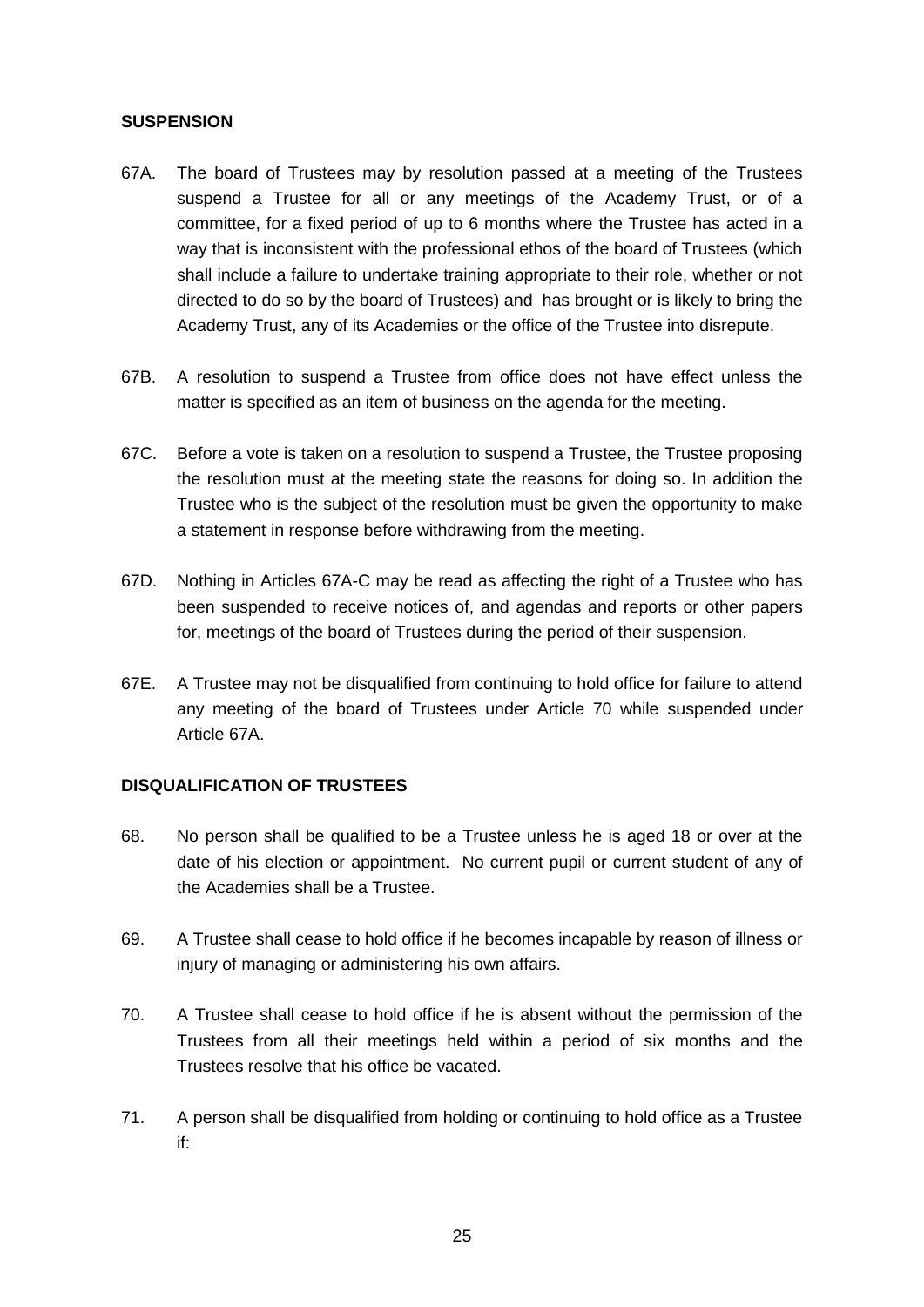- (a) he has been declared bankrupt and/or his estate has been seized from his possession for the benefit of his creditors and the declaration or seizure has not been discharged, annulled or reduced; or
- (b) he is the subject of a bankruptcy restrictions order or an interim order.
- 72. A person shall be disqualified from holding or continuing to hold office as a Trustee at any time when he is subject to a disqualification order or a disqualification undertaking under the Company Directors Disqualification Act 1986 or to an order made under section 429(2)(b) of the Insolvency Act 1986 (failure to pay under county court administration order).
- 73. A Trustee shall cease to hold office if he ceases to be a Trustee by virtue of any provision in the Companies Act 2006, is disqualified from acting as a trustee by virtue of section 178 of the Charities Act 2011 (or any statutory re-enactment or modification of that provision) or is otherwise found to be unsuitable by the Secretary of State under the provisions of the Relevant Funding Agreements.
- 74. A person shall be disqualified from holding or continuing to hold office as a Trustee if he has been removed from the office of charity trustee or trustee for a charity by an order made by the Charity Commission or the High Court on the grounds of any misconduct or mismanagement in the administration of the charity for which he was responsible or to which he was privy, or which he by his conduct contributed to or facilitated.
- 75. Not used.
- 76. Not used.
- 77. A person shall be disqualified from holding or continuing to hold office as a Trustee where he has, at any time, been convicted of any criminal offence, excluding any that have been spent under the Rehabilitation of Offenders Act 1974 as amended, and excluding any offence for which the maximum sentence is a fine or a lesser sentence except where a person has been convicted of any offence which falls under section 178 of the Charities Act 2011.
- 78. After the first Academy has opened, a person shall be disqualified from holding or continuing to hold office as a Trustee if he has not provided to the chairman of the Trustees a criminal records certificate at an enhanced disclosure level under section 113B of the Police Act 1997. In the event that the certificate discloses any information which would in the opinion of either the chairman or the Chief Executive Officer confirm their unsuitability to work with children that person shall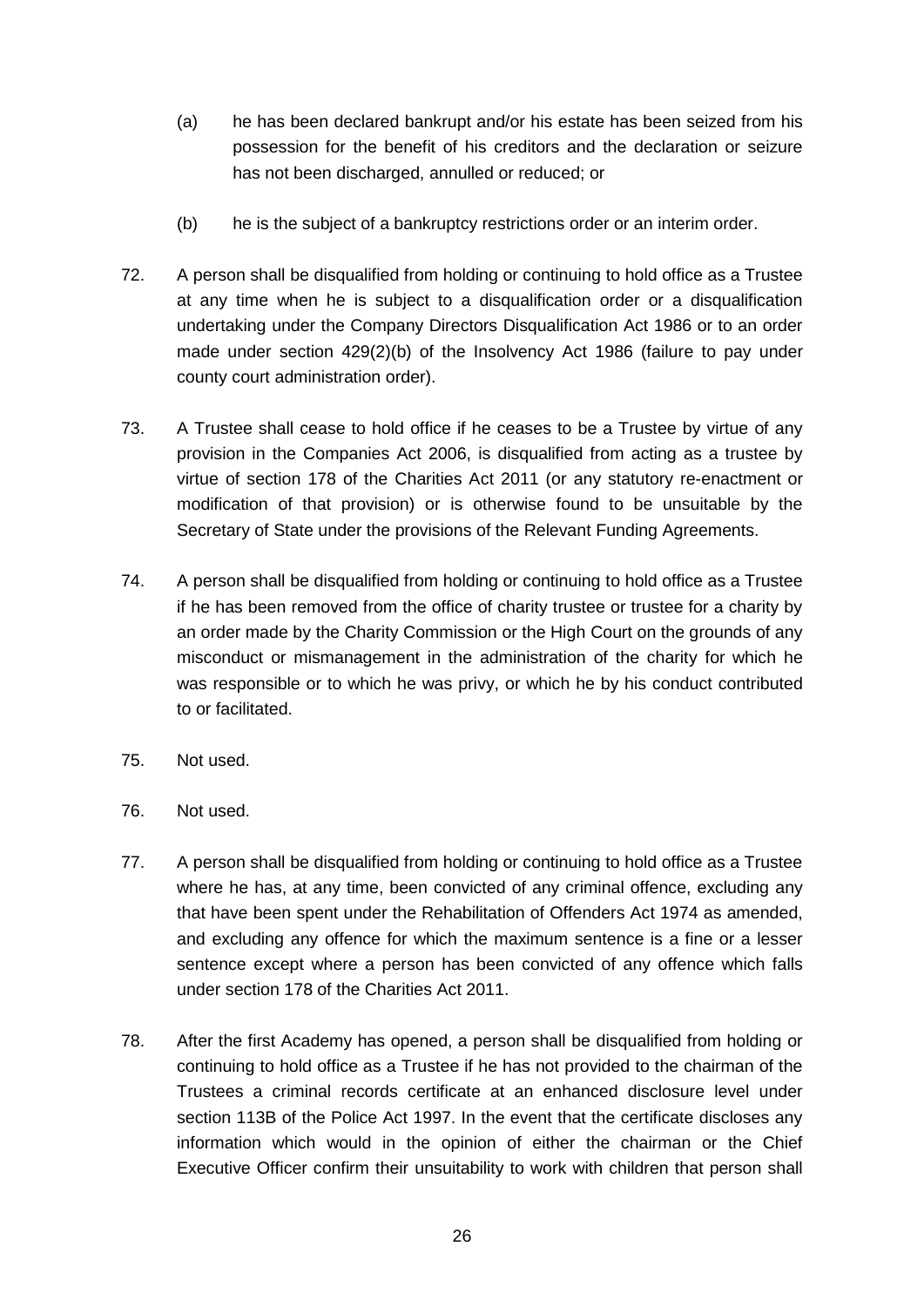be disqualified. If a dispute arises as to whether a person shall be disqualified, a referral shall be made to the Secretary of State to determine the matter. The determination of the Secretary of State shall be final.

- 79. Where, by virtue of these Articles a person becomes disqualified from holding, or continuing to hold office as a Trustee; and he is, or is proposed, to become such a Trustee, he shall upon becoming so disqualified give written notice of that fact to the Clerk.
- 80. Articles 68 to 74, Articles 77 to 79 and Articles 97 to 98 also apply to any member of any committee or delegate of the Trustees, including a Local Governing Body, who is not a Trustee.

## <span id="page-26-0"></span>**CLERK TO THE TRUSTEES**

81. The Clerk shall be appointed by the Trustees for such term, at such remuneration and upon such conditions as they may think fit; and any Clerk so appointed may be removed by them. The Clerk shall not be a Trustee, or the Chief Executive Officer. Notwithstanding this Article, the Trustees may, where the Clerk fails to attend a meeting of theirs, appoint any one of their number or any other person to act as Clerk for the purposes of that meeting. The Clerk may, but need not be, the appointed company secretary of the Academy Trust.

## <span id="page-26-1"></span>**CHAIRMAN AND VICE-CHAIRMAN OF THE TRUSTEES**

- 82. The Trustees shall each school year elect a chairman and a vice-chairman from among their number. A Trustee who is employed by the Academy Trust shall not be eligible for election as chairman or vice-chairman.
- 83. Subject to Article 84, the chairman or vice-chairman shall hold office as such until his successor has been elected in accordance with Article 85.
- 84. The chairman or vice-chairman may at any time resign his office by giving notice in writing to the Clerk. The chairman or vice-chairman shall cease to hold office if:
	- (a) he ceases to be a Trustee;
	- (b) he is employed by the Academy Trust;
	- (c) he is removed from office in accordance with these Articles; or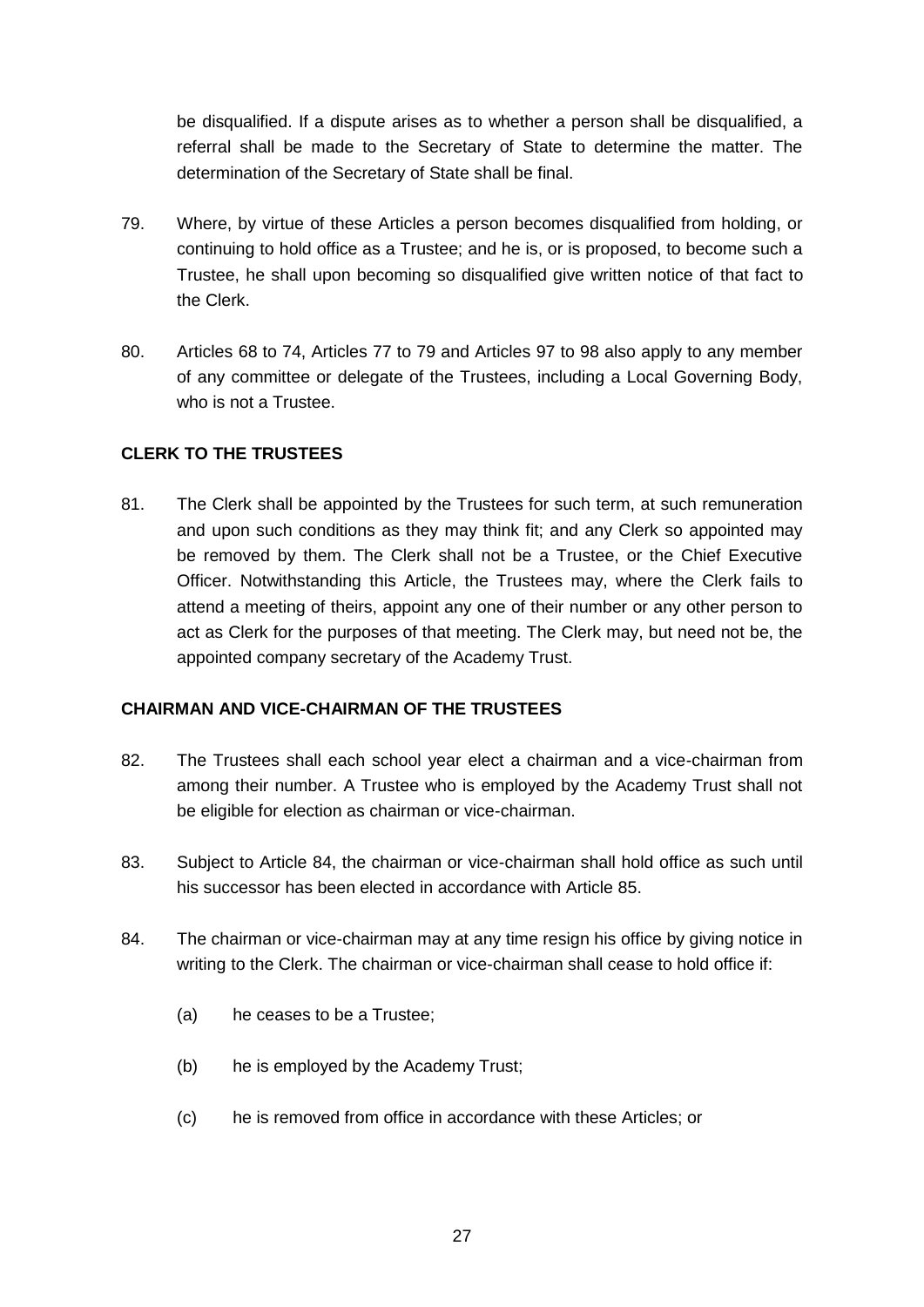- (d) in the case of the vice-chairman, he is elected in accordance with these Articles to fill a vacancy in the office of chairman.
- 85. Where by reason of any of the matters referred to in Article 84, a vacancy arises in the office of chairman or vice-chairman, the Trustees shall at their next meeting elect one of their number to fill that vacancy.
- 86. Where the chairman is absent from any meeting or there is at the time a vacancy in the office of the chairman, the vice-chairman shall act as the chair for the purposes of the meeting.
- 87-89. Not used.
- 90. The Trustees may remove the chairman or vice-chairman from office in accordance with these Articles.
- 91. A resolution to remove the chairman or vice-chairman from office which is passed at a meeting of the Trustees shall not have effect unless:
	- (a) it is confirmed by a resolution passed at a second meeting of the Trustees held not less than fourteen days after the first meeting; and
	- (b) the matter of the chairman's or vice-chairman's removal from office is specified as an item of business on the agenda for each of those meetings.
- 92. Before the Trustees resolve at the relevant meeting on whether to confirm the resolution to remove the chairman or vice-chairman from office, the Trustee or Trustees proposing his removal shall at that meeting state their reasons for doing so and the chairman or vice-chairman shall be given an opportunity to make a statement in response.

## <span id="page-27-0"></span>**POWERS OF TRUSTEES**

93. Subject to provisions of the Companies Act 2006, the Articles and to any directions given by special resolution, the business of the Academy Trust shall be managed by the Trustees who may exercise all the powers of the Academy Trust. No alteration of the Articles and no such direction shall invalidate any prior act of the Trustees which would have been valid if that alteration had not been made or that direction had not been given. The powers given by this Article shall not be limited by any special power given to the Trustees by the Articles and a meeting of Trustees at which a quorum is present may exercise all the powers exercisable by the Trustees.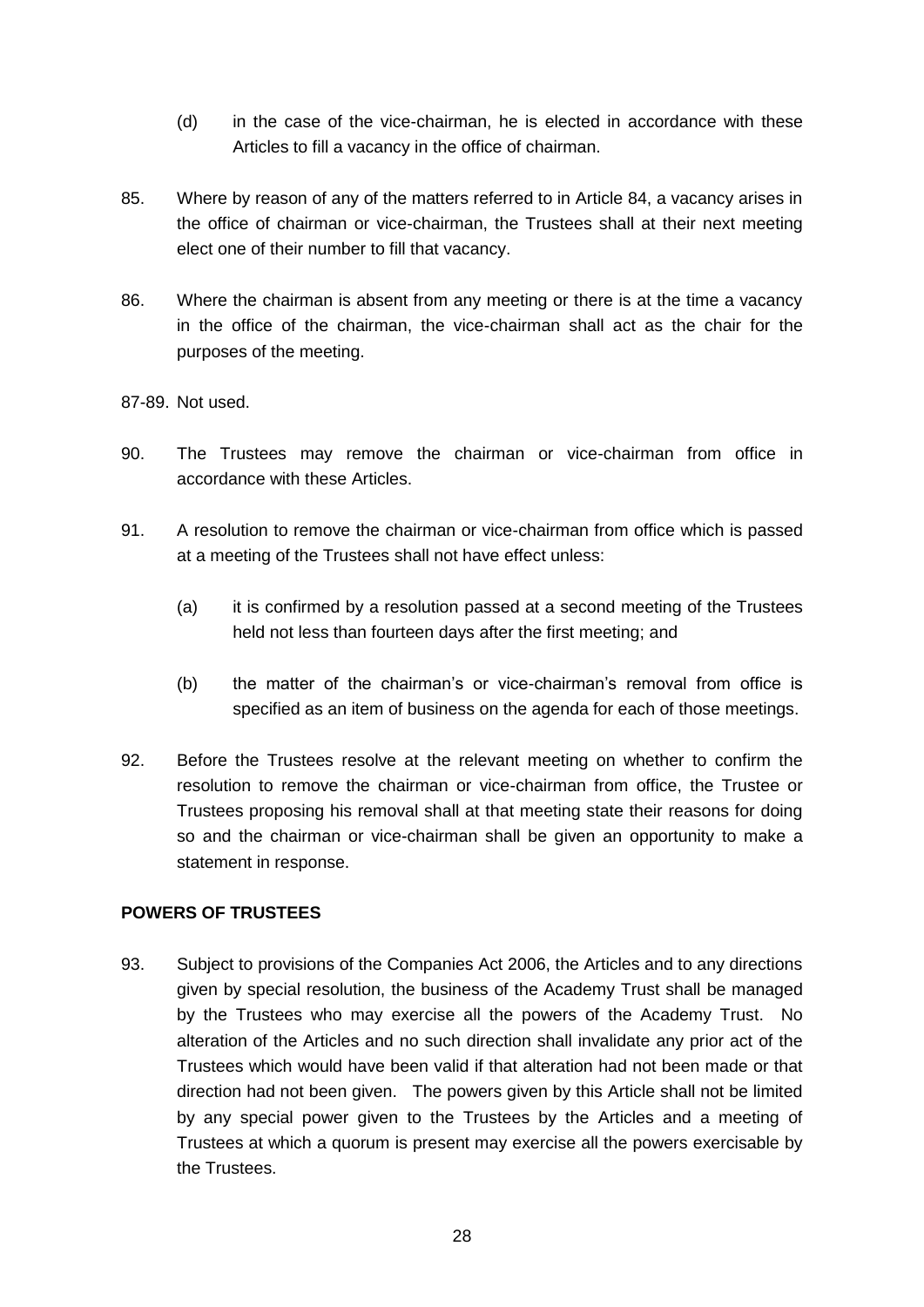- 94. In addition to all powers hereby expressly conferred upon them and without detracting from the generality of their powers under the Articles the Trustees shall have the following powers, namely:
	- (a) to expend the funds of the Academy Trust in such manner as they shall consider most beneficial for the achievement of the Objects and to invest in the name of the Academy Trust such part of the funds as they may see fit and to direct the sale or transposition of any such investments and to expend the proceeds of any such sale in furtherance of the Objects; and
	- (b) to enter into contracts on behalf of the Academy Trust.
- 95. In the exercise of their powers and functions, the Trustees may consider any advice given by the Chief Executive Officer to the extent he or she is not a Trustee and any other executive officer.
- 96. Any bank account in which any money of the Academy Trust is deposited shall be operated by the Trustees in the name of the Academy Trust. All cheques and orders for the payment of money from such an account shall be signed by at least two signatories authorised by the Trustees.

## <span id="page-28-0"></span>**CONFLICTS OF INTEREST**

- 97. Any Trustee who has or can have any direct or indirect duty or personal interest (including but not limited to any Personal Financial Interest) which conflicts or may conflict with his duties as a Trustee shall disclose that fact to the Trustees as soon as he becomes aware of it. A Trustee must absent himself from any discussions of the Trustees in which it is possible that a conflict will arise between his duty to act solely in the interests of the Academy Trust and any duty or personal interest (including but not limited to any Personal Financial Interest).
- 98. For the purpose of Article 97, a Trustee has a **Personal Financial Interest** in the employment or remuneration of, or the provision of any other benefit to, that Trustee as permitted by and as defined by Articles 6.5-6.8A.

## <span id="page-28-1"></span>**THE MINUTES**

99. The minutes of the proceedings of a meeting of the Trustees shall be drawn up and entered into a book kept for the purpose by the person acting as Clerk for the purposes of the meeting; and shall be signed (subject to the approval of the Trustees) at the same or next subsequent meeting by the person acting as chairman thereof.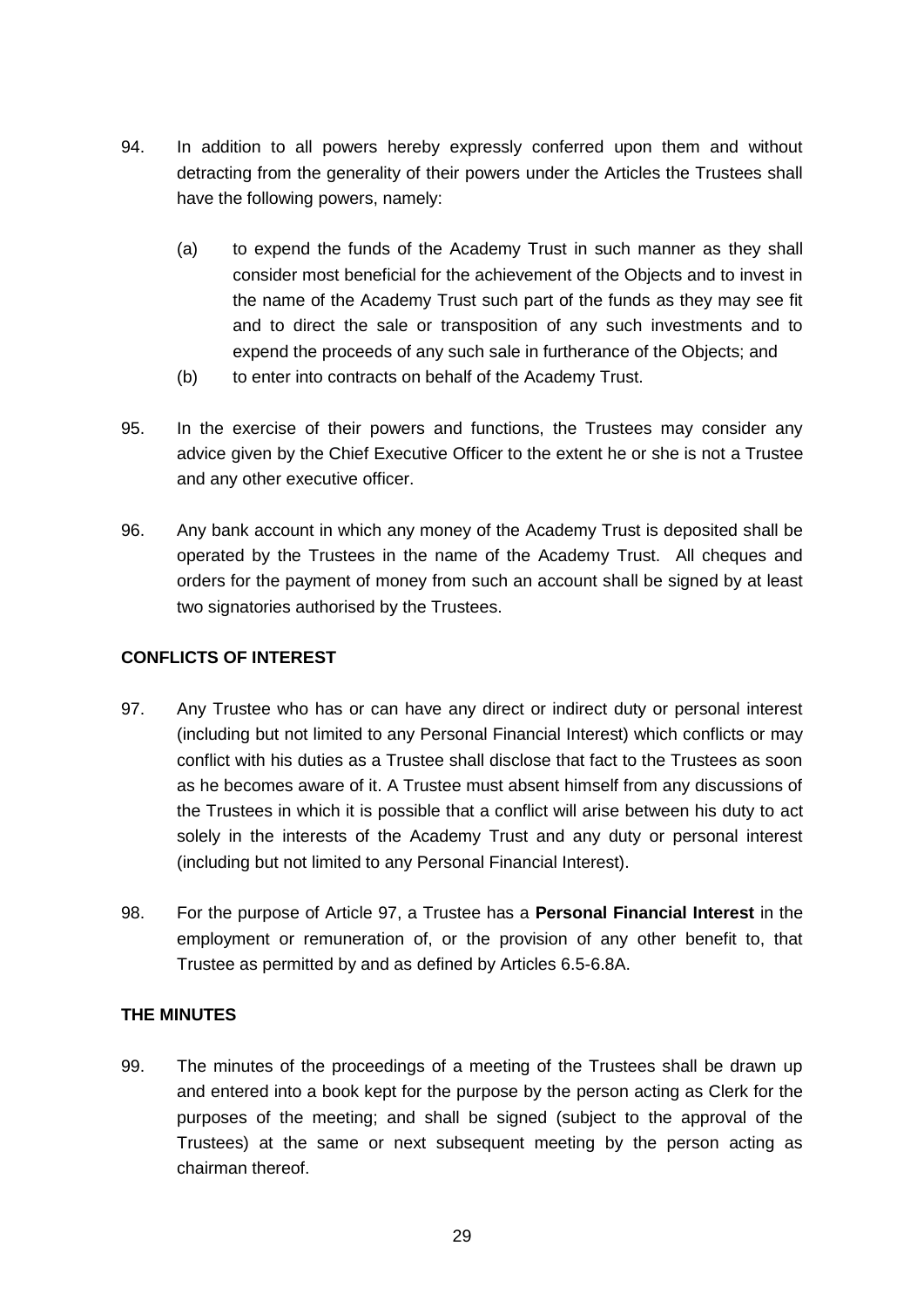## <span id="page-29-0"></span>**COMMITTEES**

100. Subject to these Articles, the Trustees:

- (a) may appoint committees to be known as Local Governing Bodies for each Academy (and the same Local Governing Body may be appointed for more than one Academy); and
- (b) may establish any other committee.
- 101. Subject to these Articles, the constitution, membership and proceedings of any committee shall be determined by the Trustees. The establishment, terms of reference, constitution and membership of any committee of the Trustees shall be reviewed at least once in every twelve months. The membership of any committee of the Trustees may include persons who are not Trustees, provided that (with the exception of the Local Governing Bodies) a majority of members of any such committee shall be Trustees. Except in the case of a Local Governing Body, no vote on any matter shall be taken at a meeting of a committee of the Trustees unless the majority of members of the committee present are Trustees.
- 101A. The Trustees shall ensure that any Local Governing Body shall include at least 2 Parent Local Governors.
- 102. Not used.
- 103. Not used.
- 104. The functions, duties and proceedings of the Local Governing Bodies or committees shall be subject to regulations made by the Trustees from time to time. Local Governing Bodies may also be established solely for the purpose of fulfilling an advisory function to the board of Trustees.

#### <span id="page-29-1"></span>**DELEGATION**

105. The Trustees may delegate any of their powers or functions (including the power to sub-delegate) to any Trustee, committee (including any Local Governing Body), the Chief Executive Officer or any other holder of an executive office. Any such delegation shall be made in writing and subject to any conditions the Trustees may impose, and may be revoked or altered.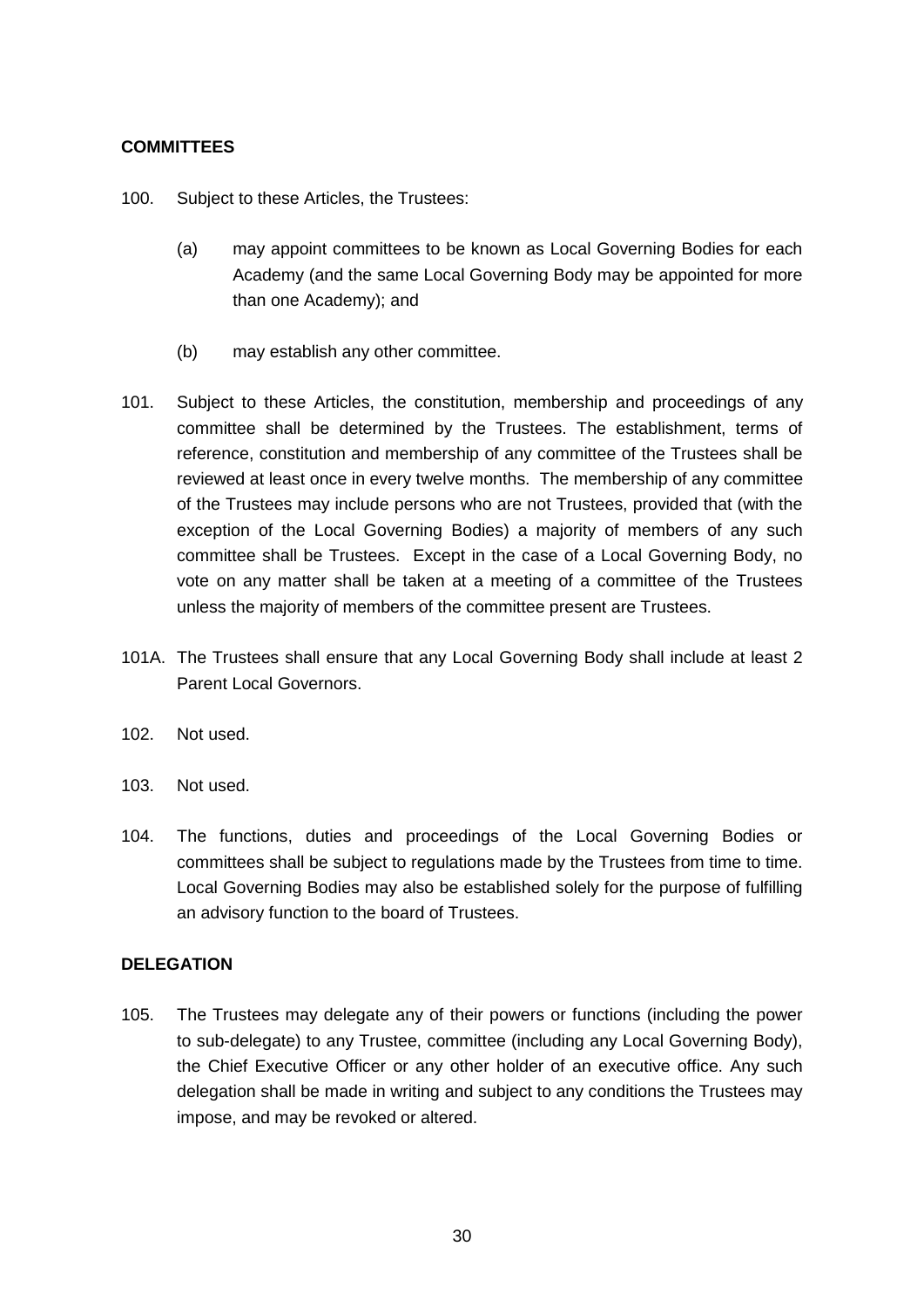- 105A. A Trustee, committee (including any Local Governing Body), the Chief Executive Officer or any other holder of an executive office to whom a power or function of the Trustees is delegated under Article 105 may further sub-delegate those powers or functions (or any of them) to a further person. Where any power or function of the Trustees is sub-delegated by any person to whom it has been delegated, that person must inform the Trustees as soon as reasonably practicable which powers and functions have been further delegated and to whom, and any such sub-delegation shall be made subject to any conditions the Trustees may impose, and may be revoked or altered.
- 106. Where any power or function of the Trustees has been exercised by any committee (including any Local Governing Body), any Trustee, the Chief Executive Officer any other holder of an executive office, or a person to whom a power or function has been sub-delegated under Article 105A, that person or committee shall report to the Trustees in respect of any action taken or decision made with respect to the exercise of that power or function at the meeting of the Trustees immediately following the taking of the action or the making of the decision.

## <span id="page-30-0"></span>**CHIEF EXECUTIVE OFFICER AND PRINCIPALS**

107. The Trustees shall appoint the Chief Executive Officer and the Principals of the Academies. The Trustees may delegate such powers and functions as they consider are required by the Chief Executive Officer and the Principals for the internal organisation, management and control of the Academies (including the implementation of all policies approved by the Trustees and for the direction of the teaching and curriculum at the Academies).

#### <span id="page-30-1"></span>**MEETINGS OF THE TRUSTEES**

- 108. Subject to these Articles, the Trustees may regulate their proceedings as they think fit.
- 109. The Trustees shall hold at least three meetings in every school year. Meetings of the Trustees shall be convened by the Clerk. In exercising his functions under this Article the Clerk shall comply with any direction:
	- (a) given by the Trustees; or
	- (b) given by the chairman of the Trustees or, in his absence or where there is a vacancy in the office of chairman, the vice-chairman of the Trustees, so far as such direction is not inconsistent with any direction given as mentioned in (a).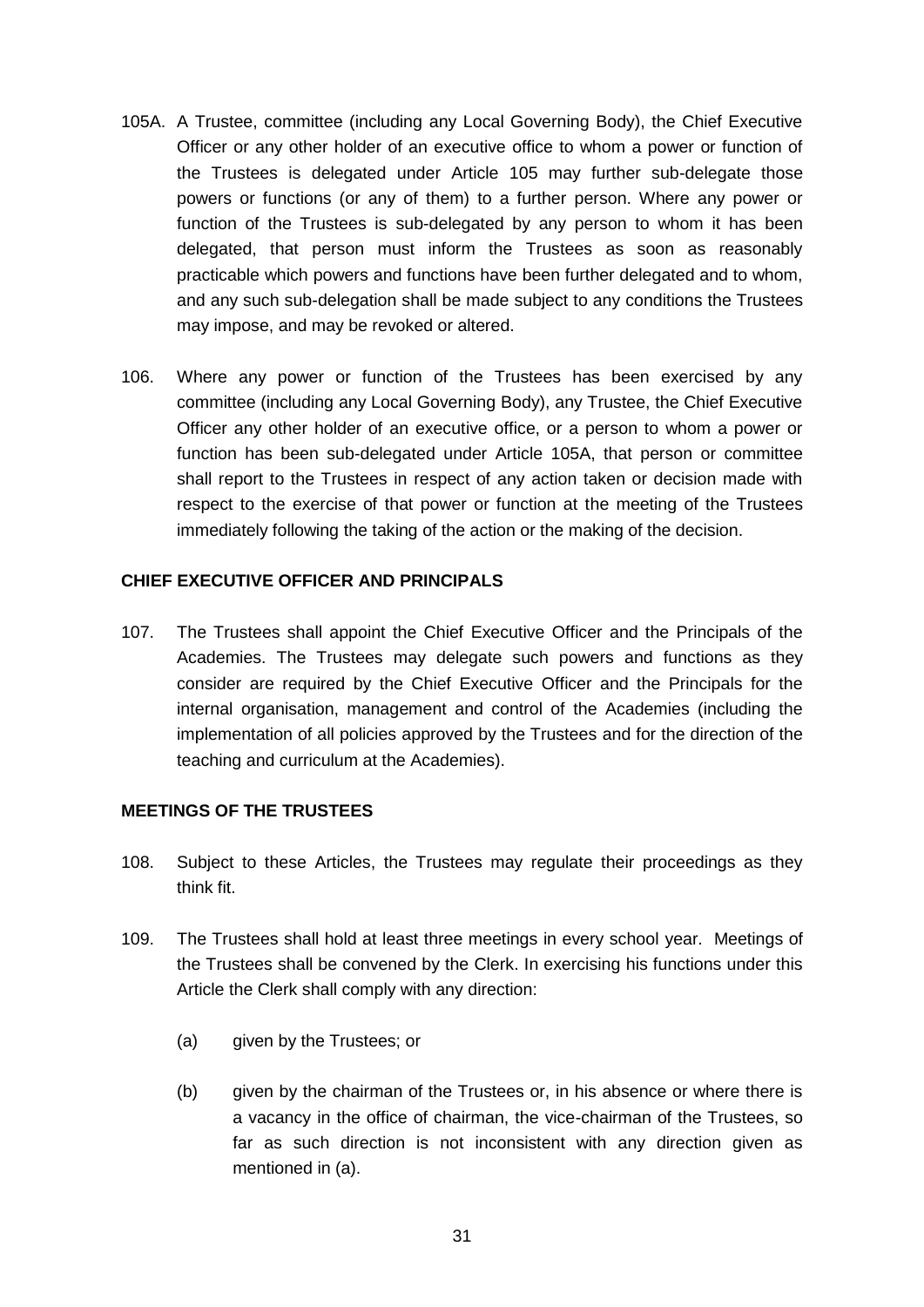- 110. Any three Trustees may, by notice in writing given to the Clerk, requisition a meeting of the Trustees; and it shall be the duty of the Clerk to convene such a meeting as soon as is reasonably practicable.
- 111. Each Trustee shall be given at least seven clear days before the date of a meeting:
	- (a) notice in writing thereof, signed by the Clerk, and sent to each Trustee at the address provided by each Trustee from time to time; and
	- (b) a copy of the agenda for the meeting;

provided that where the chairman or, in his absence or where there is a vacancy in the office of chairman, the vice-chairman, so determines on the ground that there are matters demanding urgent consideration, it shall be sufficient if the written notice of a meeting, and the copy of the agenda thereof are given within such shorter period as he directs.

- 112. The convening of a meeting and the proceedings conducted thereat shall not be invalidated by reason of any individual not having received written notice of the meeting or a copy of the agenda thereof.
- 113. A resolution to rescind or vary a resolution carried at a previous meeting of the Trustees shall not be proposed at a meeting of the Trustees unless the consideration of the rescission or variation of the previous resolution is a specific item of business on the agenda for that meeting.
- 114. A meeting of the Trustees shall be terminated forthwith if:
	- (a) the Trustees so resolve; or
	- (b) the number of Trustees present ceases to constitute a quorum for a meeting of the Trustees in accordance with Article 117, subject to Article 119.
- 115. Where in accordance with Article 114 a meeting is not held or is terminated before all the matters specified as items of business on the agenda for the meeting have been disposed of, a further meeting shall be convened by the Clerk as soon as is reasonably practicable, but in any event within seven days of the date on which the meeting was originally to be held or was so terminated.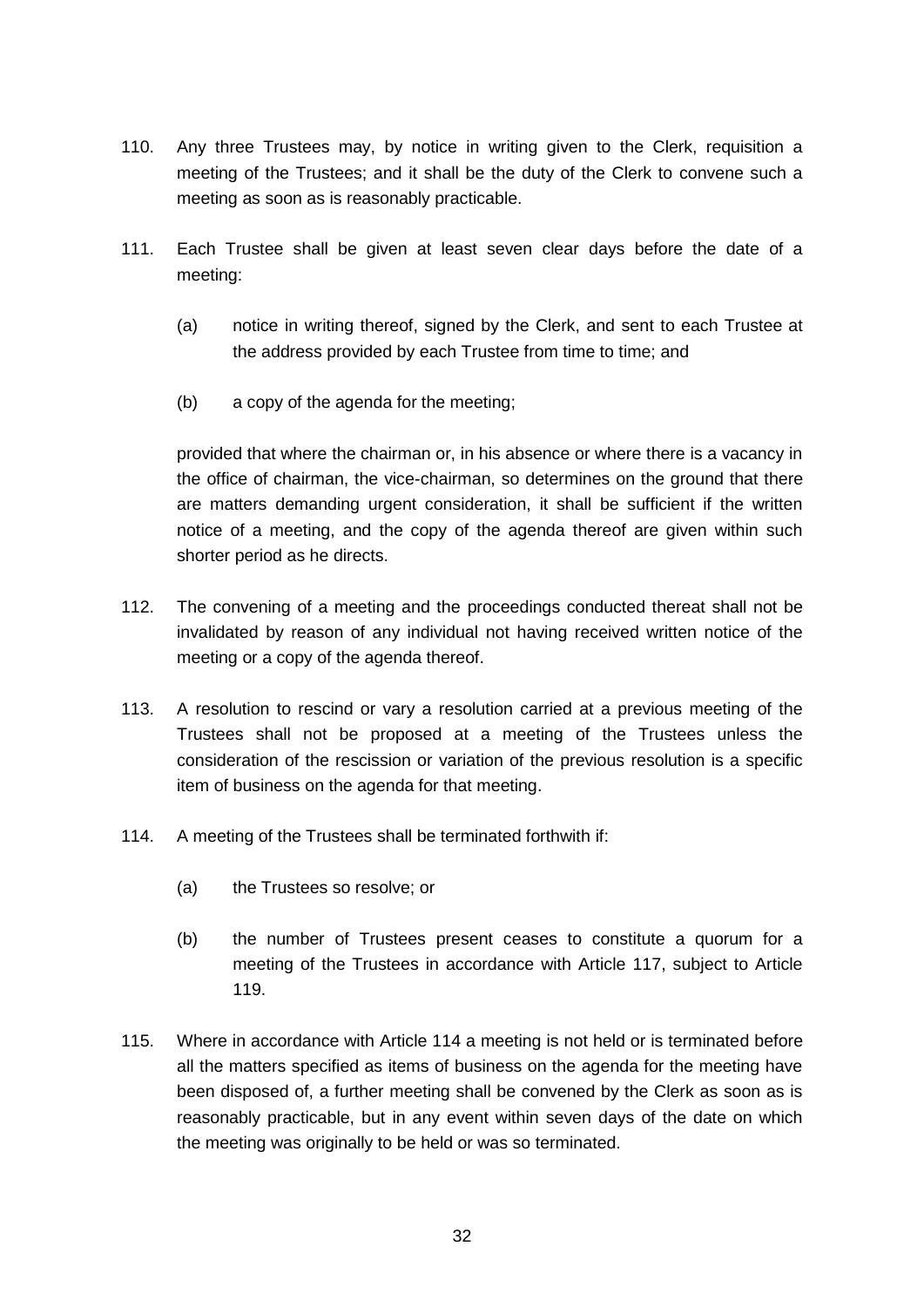- 116. Where the Trustees resolve in accordance with Article 114 to adjourn a meeting before all the items of business on the agenda have been disposed of, the Trustees shall before doing so determine the time and date at which a further meeting is to be held for the purposes of completing the consideration of those items, and they shall direct the Clerk to convene a meeting accordingly.
- 117. Subject to Article 119, the quorum for a meeting of the Trustees, and any vote on any matter thereat, shall be any three Trustees, or where greater, any one third (rounded up to a whole number) of the total number of Trustees holding office at the date of the meeting, who are in each case present at the meeting and entitled to vote on the matters to be resolved.
- 118. The Trustees may act notwithstanding any vacancies in their number, but, if the numbers of Trustees is less than the number fixed as the quorum, the continuing Trustees may act only for the purpose of filling vacancies or of calling a General Meeting.
- 119. The quorum for the purposes of:
	- (a) any vote on the removal of a Trustee in accordance with Article 66; and
	- (b) any vote on the removal of the chairman of the Trustees in accordance with Article 90;

shall be any two-thirds (rounded up to a whole number) of the persons who are at the time Trustees present at the meeting and entitled to vote on those respective matters.

- 120. Subject to these Articles, every question to be decided at a meeting of the Trustees shall be determined by a majority of the votes of the Trustees present and voting on the question. Every Trustee shall have one vote.
- 121. Subject to Articles 117-119, where there is an equal division of votes, the chairman of the meeting shall have a casting vote in addition to any other vote he may have.
- 122. The proceedings of the Trustees shall not be invalidated by:
	- (a) any vacancy among their number; or
	- (b) any defect in the election, appointment or nomination of any Trustee.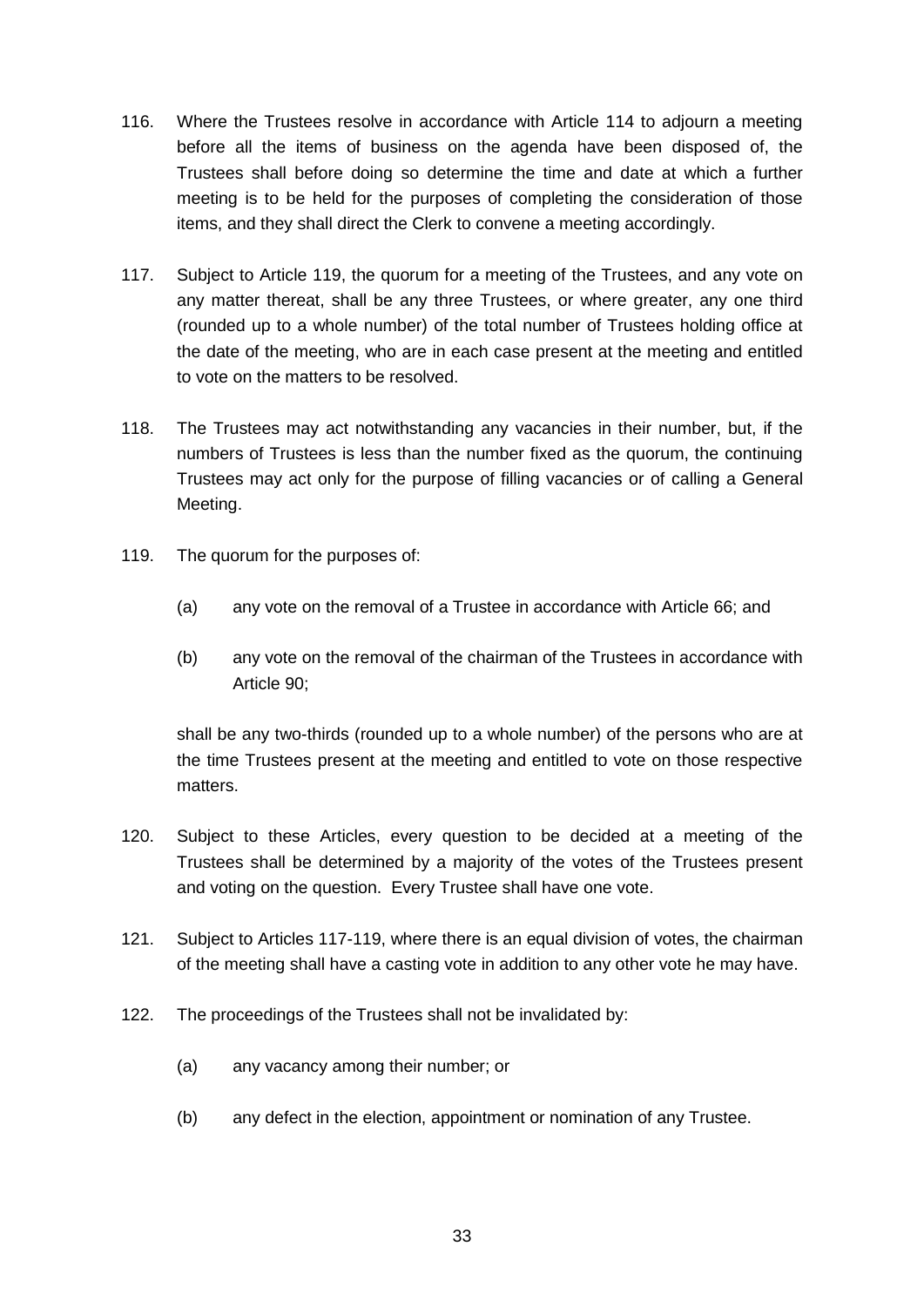- 123. A resolution in writing, signed by all the Trustees entitled to receive notice of a meeting of Trustees or of a committee of Trustees, shall be valid and effective as if it had been passed at a meeting of Trustees or (as the case may be) a committee of Trustees duly convened and held. Such a resolution may consist of several documents in the same form, each signed by one or more of the Trustees.
- 124. Subject to Article 125, the Trustees shall ensure that a copy of:
	- (a) the agenda for every meeting of the Trustees;
	- (b) the draft minutes of every such meeting, if they have been approved by the person acting as chairman of that meeting;
	- (c) the signed minutes of every such meeting; and
	- (d) any report, document or other paper considered at any such meeting,

are, as soon as is reasonably practicable, made available at every Academy to persons wishing to inspect them.

- 125. There may be excluded from any item required to be made available in pursuance of Article 124, any material relating to:
	- (a) a named teacher or other person employed, or proposed to be employed, at any Academy;
	- (b) a named pupil or named student at, or candidate for admission or referral to, any Academy; and
	- (c) any matter which, by reason of its nature, the Trustees are satisfied should remain confidential.
- 126. Any Trustee shall be able to participate in meetings of the Trustees by telephone or video conference provided that:
	- (a) he has given notice of his intention to do so detailing the telephone number on which he can be reached and/or appropriate details of the video conference suite from which he shall be taking part at the time of the meeting at least 48 hours before the meeting; and
	- (b) the Trustees have access to the appropriate equipment if after all reasonable efforts it does not prove possible for the person to participate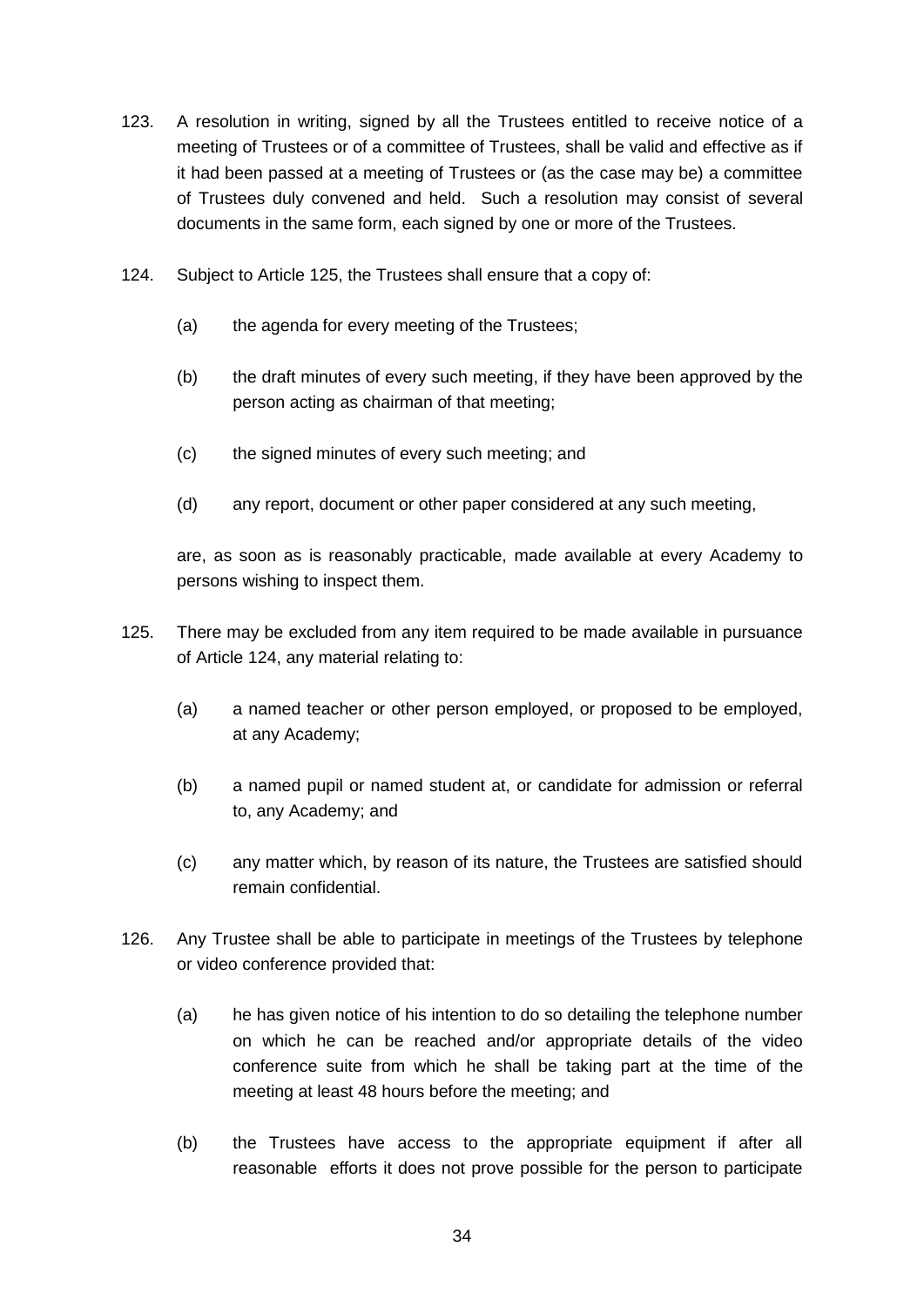by telephone or video conference the meeting may still proceed with its business provided it is otherwise quorate.

## <span id="page-34-0"></span>**PATRONS AND HONORARY OFFICERS**

127. The Trustees may from time to time appoint any person whether or not a Member of the Academy Trust to be a patron of the Academy Trust or to hold any honorary office and may determine for what period he is to hold such office.

## <span id="page-34-1"></span>**THE SEAL**

128. The seal, if any, shall only be used by the authority of the Trustees or of a committee of Trustees authorised by the Trustees. The Trustees may determine who shall sign any instrument to which the seal is affixed and unless otherwise so determined it shall be signed by a Trustee and by the Clerk or by a second Trustee.

## <span id="page-34-2"></span>**ACCOUNTS**

129. Accounts shall be prepared in accordance with the relevant statement of recommended practice published by the Charity Commission from time to time (the "**Statement of Recommended Practice**") as if the Academy Trust was a nonexempt charity and Parts 15 and 16 of the Companies Act 2006 and shall file these with the Secretary of State and the Principal Regulator by 31 December each Academy Financial Year.

#### <span id="page-34-3"></span>**ANNUAL REPORT**

130. The Trustees shall prepare its Annual Report in accordance with the Statement of Recommended Practice as if the Academy Trust was a non-exempt charity and shall file these with the Secretary of State and the Principal Regulator by 31 December each Academy Financial Year.

#### <span id="page-34-4"></span>**ANNUAL RETURN**

131. The Trustees shall comply with their obligations under Part 24 of the Companies Act 2006 (or any statutory re-enactment or modification of that Act) with regard to the preparation of an annual return to the Registrar of Companies and in accordance with the Statement of Recommended Practice as if the Academy Trust was a non-exempt charity and to the Secretary of State and the Principal Regulator by 31 December each Academy Financial Year.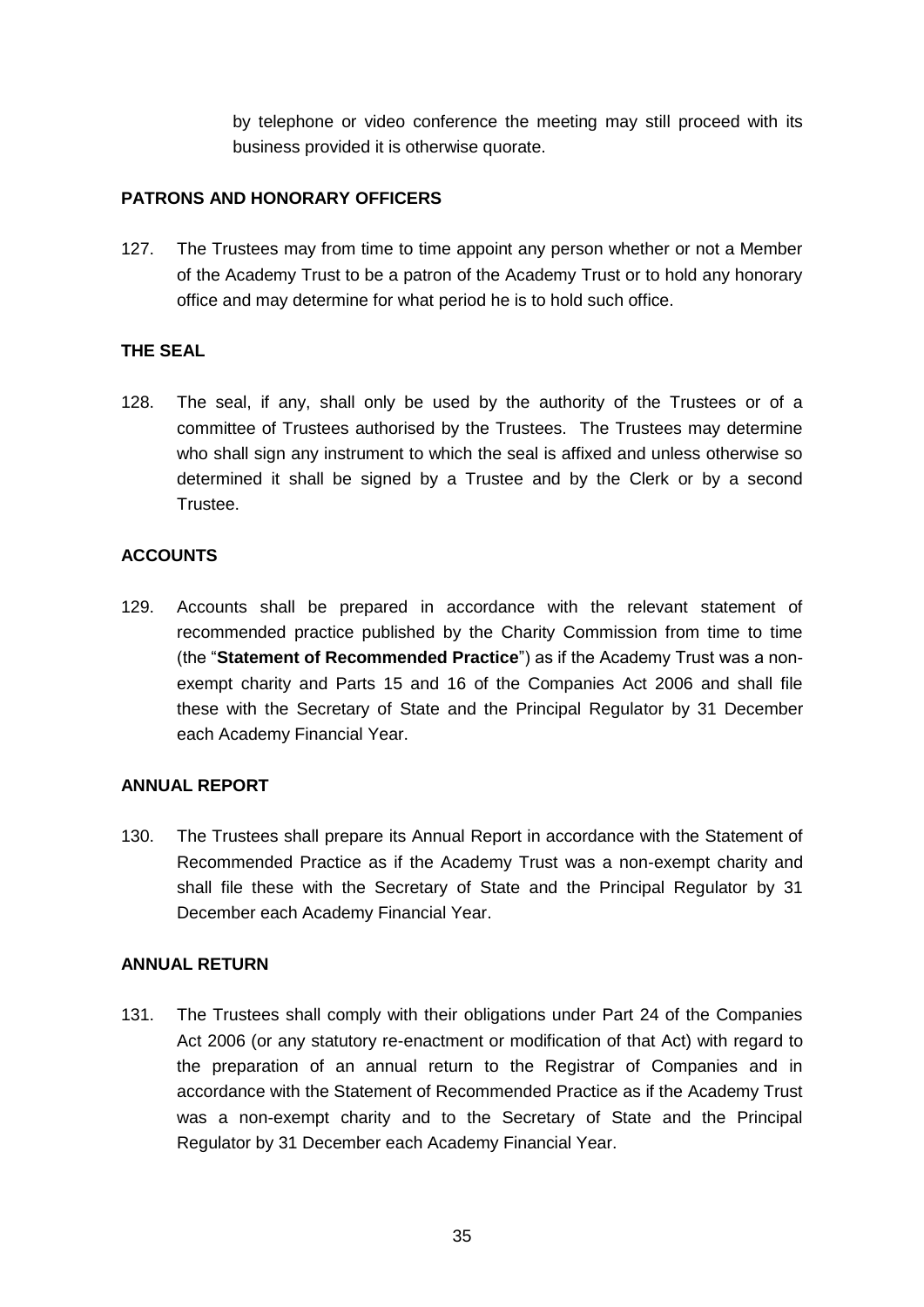## <span id="page-35-0"></span>**NOTICES**

- 132. Any notice to be given to or by any person pursuant to the Articles (other than a notice calling a meeting of the Trustees) shall be in writing or shall be given using electronic communications to an address for the time being notified for that purpose to the person giving the notice. In these Articles, "Address" in relation to electronic communications, includes a number or address used for the purposes of such communications.
- 133. A notice may be given by the Academy Trust to a Member either personally or by sending it by post in a prepaid envelope addressed to the Member at his registered address or by leaving it at that address or by giving it using electronic communications to an address for the time being notified to the Academy Trust by the Member. A Member whose registered address is not within the United Kingdom and who gives to the Academy Trust an address within the United Kingdom at which notices may be given to him, or an address to which notices may be sent using electronic communications, shall be entitled to have notices given to him at that address, but otherwise no such Member shall be entitled to receive any notice from the Academy Trust.
- 134. A Member present, either in person or by proxy, at any meeting of the Academy Trust shall be deemed to have received notice of the meeting and, where necessary, of the purposes for which it was called.
- 135. Proof that an envelope containing a notice was properly addressed, prepaid and posted shall be conclusive evidence that the notice was given. Proof that a notice contained in an electronic communication was sent in accordance with guidance issued by the Institute of Chartered Secretaries and Administrators shall be conclusive evidence that the notice was given. A notice shall be deemed to be given at the expiration of 48 hours after the envelope containing it was posted or, in the case of a notice contained in an electronic communication, at the expiration of 48 hours after the time it was sent.

#### <span id="page-35-1"></span>**INDEMNITY**

136. Subject to the provisions of the Companies Act 2006 and Article 6.3 every Trustee or other officer or auditor of the Academy Trust shall be indemnified out of the assets of the Academy Trust against any liability incurred by him in that capacity in defending any proceedings, whether civil or criminal, in which judgment is given in favour or in which he is acquitted or in connection with any application in which relief is granted to him by the court from liability for negligence, default, breach of duty or breach of trust in relation to the affairs of the Academy Trust.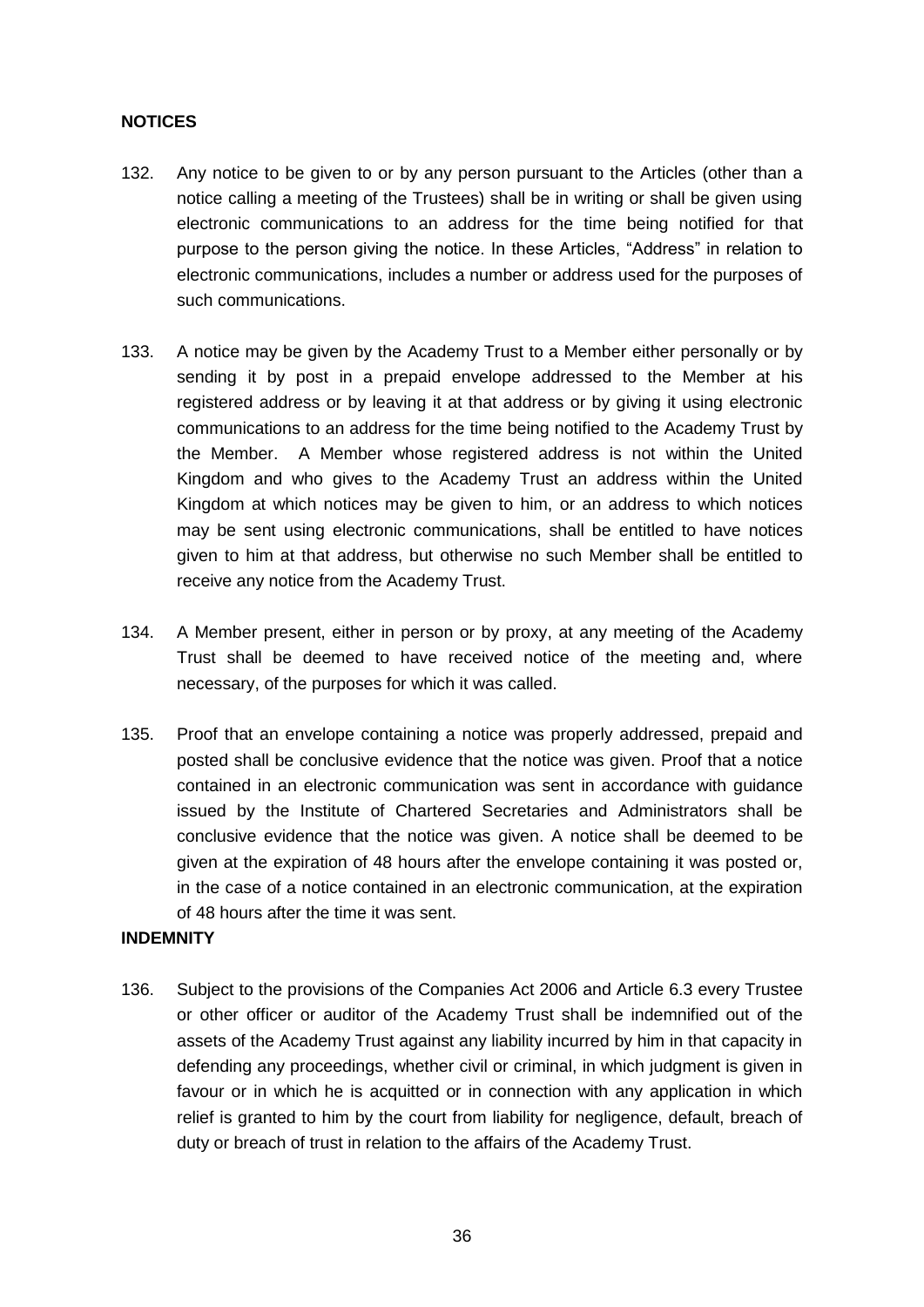#### <span id="page-36-0"></span>**RULES**

- 137. The Trustees may from time to time make such rules or bye laws as they may deem necessary or expedient or convenient for the proper conduct and management of the Academy Trust and for the purposes of prescribing classes of and conditions of membership, and in particular but without prejudice to the generality of the foregoing, they may by such rules or bye laws regulate:
	- (a) the admission and classification of Members of the Academy Trust (including the admission of organisations to membership) and the rights and privileges of such Members, and the conditions of membership and the terms on which Members may resign or have their membership terminated and the entrance fees, subscriptions and other fees or payments to be made by Members;
	- (b) the conduct of Members of the Academy Trust in relation to one another, and to the Academy Trust's servants;
	- (c) the setting aside of the whole or any part or parts of the Academy Trust's premises at any particular time or times or for any particular purpose or purposes;
	- (d) the procedure at General Meetings and meetings of the Trustees and committees of the Trustees and meetings of the Local Governing Bodies in so far as such procedure is not regulated by the Articles; and
	- (e) generally, all such matters as are commonly the subject matter of company rules.
- 138. The Academy Trust in general meeting shall have power to alter, add or to repeal the rules or bye laws and the Trustees shall adopt such means as they think sufficient to bring to the notice of Members of the Academy Trust all such rules or bye laws, which shall be binding on all Members of the Academy Trust. Provided that no rule or bye law shall be inconsistent with, or shall affect or repeal anything contained in the Articles.

#### <span id="page-36-1"></span>**AVOIDING INFLUENCED COMPANY STATUS**

139. Notwithstanding the number of Members from time to time, the maximum aggregate number of votes exercisable by Local Authority Associated Persons shall never exceed 19.9% of the total number of votes exercisable by Members in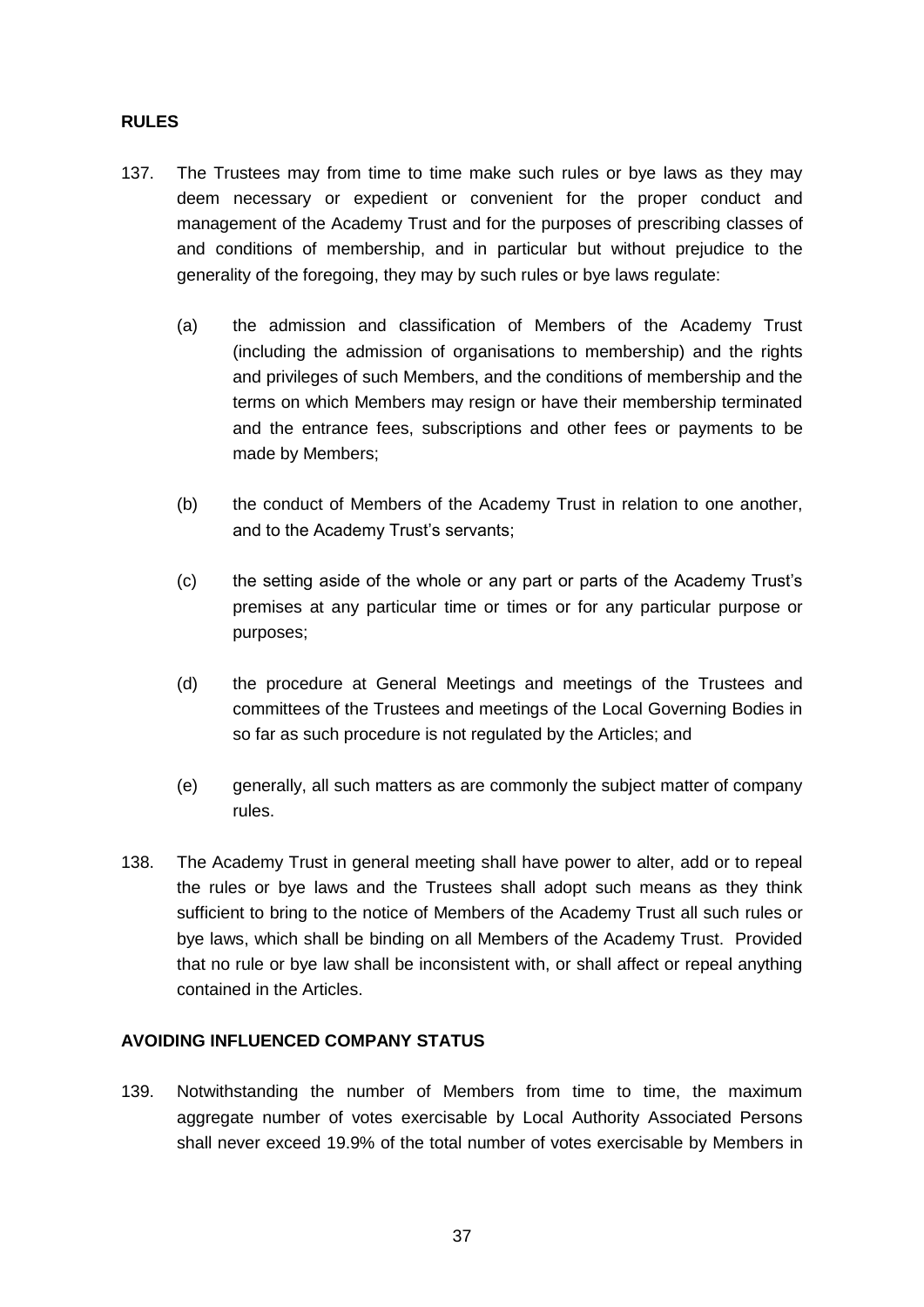general meeting and the votes of the other Members having a right to vote at the meeting will be increased on a pro-rata basis.

- 140. No person who is a Local Authority Associated Person may be appointed or elected as a Trustee if, once the appointment or election had taken effect, the number of Trustees who are Local Authority Associated Persons would represent 20% or more of the total number of Trustees. Upon any resolution put to the Trustees, the maximum aggregate number of votes exercisable by any Trustees who are Local Authority Associated Persons shall represent a maximum of 19.9% of the total number of votes cast by the Trustees on such a resolution and the votes of the other Trustees having a right to vote at the meeting will be increased on a pro-rata basis.
- 141. No person who is a Local Authority Associated Person is eligible to be appointed or elected to the office of Trustee unless his appointment or election to such office is authorised by the local authority to which he is associated.
- 142. If at the time of either his becoming a Member of the Academy Trust or his first appointment or election to office as a Trustee any Member or Trustee was not a Local Authority Associated Person but later becomes so during his membership or tenure as a Trustee he shall be deemed to have immediately resigned his membership and/or resigned from his office as a Trustee as the case may be.
- 143. If at any time the number of Trustees or Members who are also Local Authority Associated Persons would (but for Articles 139 to 142 inclusive) represent 20% or more of the total number of Trustees or Members (as the case may be) then a sufficient number of the Trustees or Members (as the case may be) who are Local Authority Associated Persons shall be deemed to have resigned as Trustees or Members (as the case may be) immediately before the occurrence of such an event to ensure that at all times the number of such Trustees or Members (as the case may be) is never equal to or greater than 20% of the total number of Trustees or Members (as the case may be). Trustees or Members (as the case may be) who are Local Authority Associated Persons shall be deemed to have resigned in order of their appointment or election date the most recently appointed or elected resigning first.
- 144. The Members will each notify the Academy Trust and each other if at any time they believe that the Academy Trust or any of its subsidiaries has become subject to the influence of a local authority (as described in section 69 of the Local Government and Housing Act) 1989.